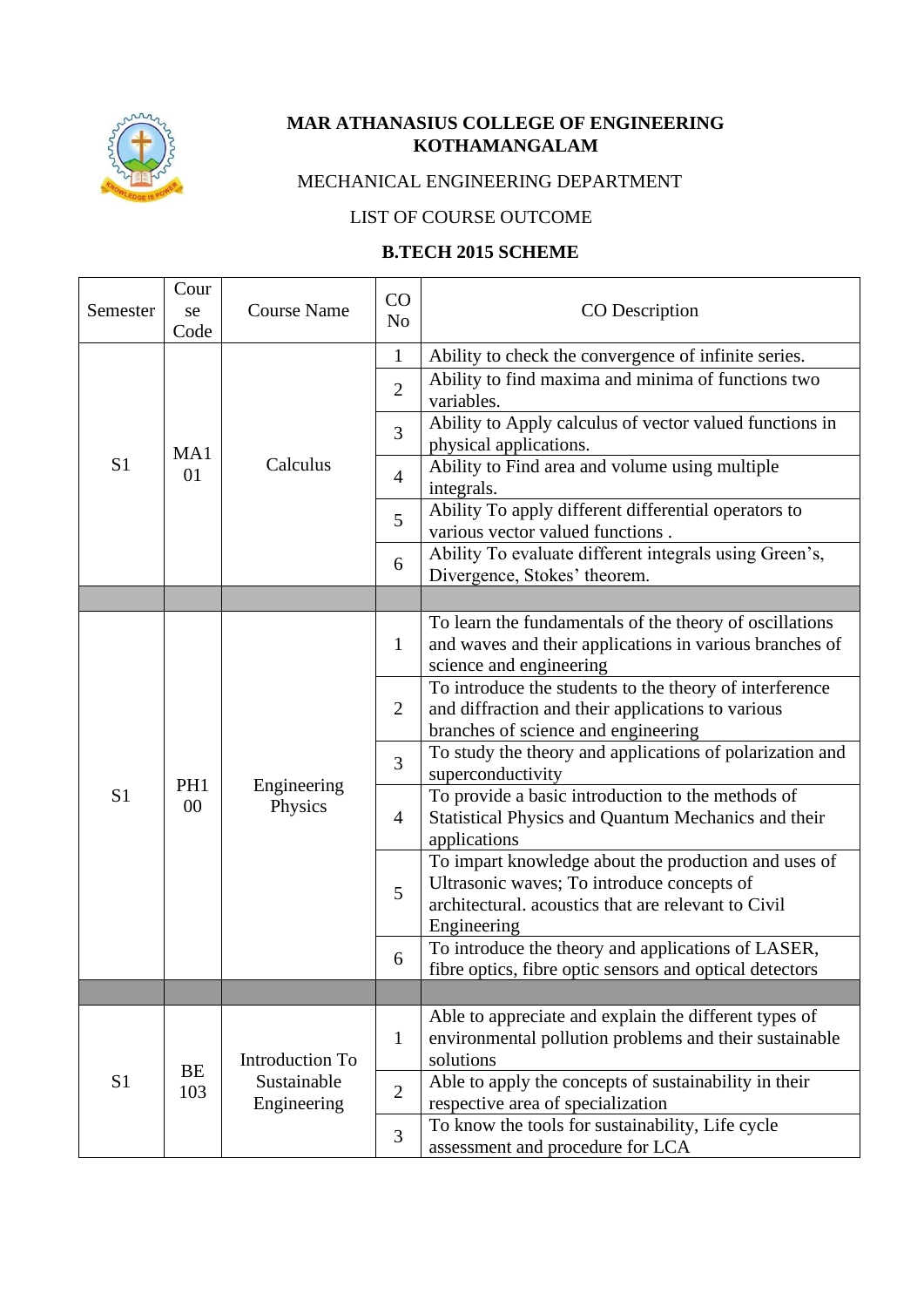|                |               |                           | $\overline{4}$ | To know about the basic concepts of sustainable habitat,<br>Green buildings, green materials                                                                                     |
|----------------|---------------|---------------------------|----------------|----------------------------------------------------------------------------------------------------------------------------------------------------------------------------------|
|                |               |                           | 5              | To know the global environmental issues, Resource<br>degradation, Desertification, wetland reclamation,<br>Climate change, Ozone layer depletion and Carbon<br>credits           |
|                |               |                           | 6              | To the basic concepts about Conventional and non-<br>conventional, solar energy, solar thermal systems, solar<br>photo voltaic systems and Fuel cell                             |
|                |               |                           |                |                                                                                                                                                                                  |
|                |               |                           | $\mathbf{1}$   | Learn the basic concepts of Thermodynamics, its<br>terminologies and the major Power generation methods                                                                          |
|                |               |                           | $\overline{2}$ | Learn the working principles of various Turbo<br>machines, Internal Combustion Engines and principle of<br>Rocket propulsion.                                                    |
|                | <b>BE</b>     | Introduction to           | 3              | Learn the principles of Refrigeration and Air<br>Conditioning systems and the industrial and house hold<br>applications.                                                         |
| S <sub>1</sub> | $101 -$<br>02 | Mechanical<br>Engineering | $\overline{4}$ | Learn the basic concepts of Automobile and<br>Aeronautical Engineering.                                                                                                          |
|                |               |                           | 5              | Learn the basic type of Mechanisms used in<br>machineries, the design considerations, codes and<br>standards.                                                                    |
|                |               |                           | 6              | Identify different Engineering Materials, properties,<br>material testing and methods of manufacturing. To<br>impart an idea about different organisations for<br>manufacturing. |
|                |               |                           |                |                                                                                                                                                                                  |
|                |               |                           |                |                                                                                                                                                                                  |
|                |               |                           | $\mathbf{1}$   | Able to visualize the appearance of objects before<br>actually forming them.                                                                                                     |
|                |               |                           | $\overline{2}$ | Familiar with international standards of engineering<br>drawing.                                                                                                                 |
|                | BE1           | Engineering               | 3              | Familiar with modern drawing tools / software used for<br>engineering drawing.                                                                                                   |
| S <sub>1</sub> | 10            | Graphics                  | $\overline{4}$ | Familiar with perspective and isometric projections of<br>any objects.                                                                                                           |
|                |               |                           | 5              | Familiar with surface shape required for the formation<br>of any objects.                                                                                                        |
|                |               |                           | 6              | Familiar with intersection curves formed due to<br>intersection of objects.                                                                                                      |
|                |               |                           |                |                                                                                                                                                                                  |
|                |               |                           | $\mathbf{1}$   | Students will be able to get an idea about fundamental<br>aspects of civil engineering                                                                                           |
|                |               |                           | $\mathbf{2}$   | Students will be able to plan and set out a building                                                                                                                             |
| S <sub>1</sub> | CE1           | <b>Basic Civil</b>        | 3              | Students will be able to get an idea about surveying                                                                                                                             |
|                | $00\,$        | Engineering               | $\overline{4}$ | Students will be able to get an idea about uses of<br>various building materials<br>Students will be able to get an idea about various                                           |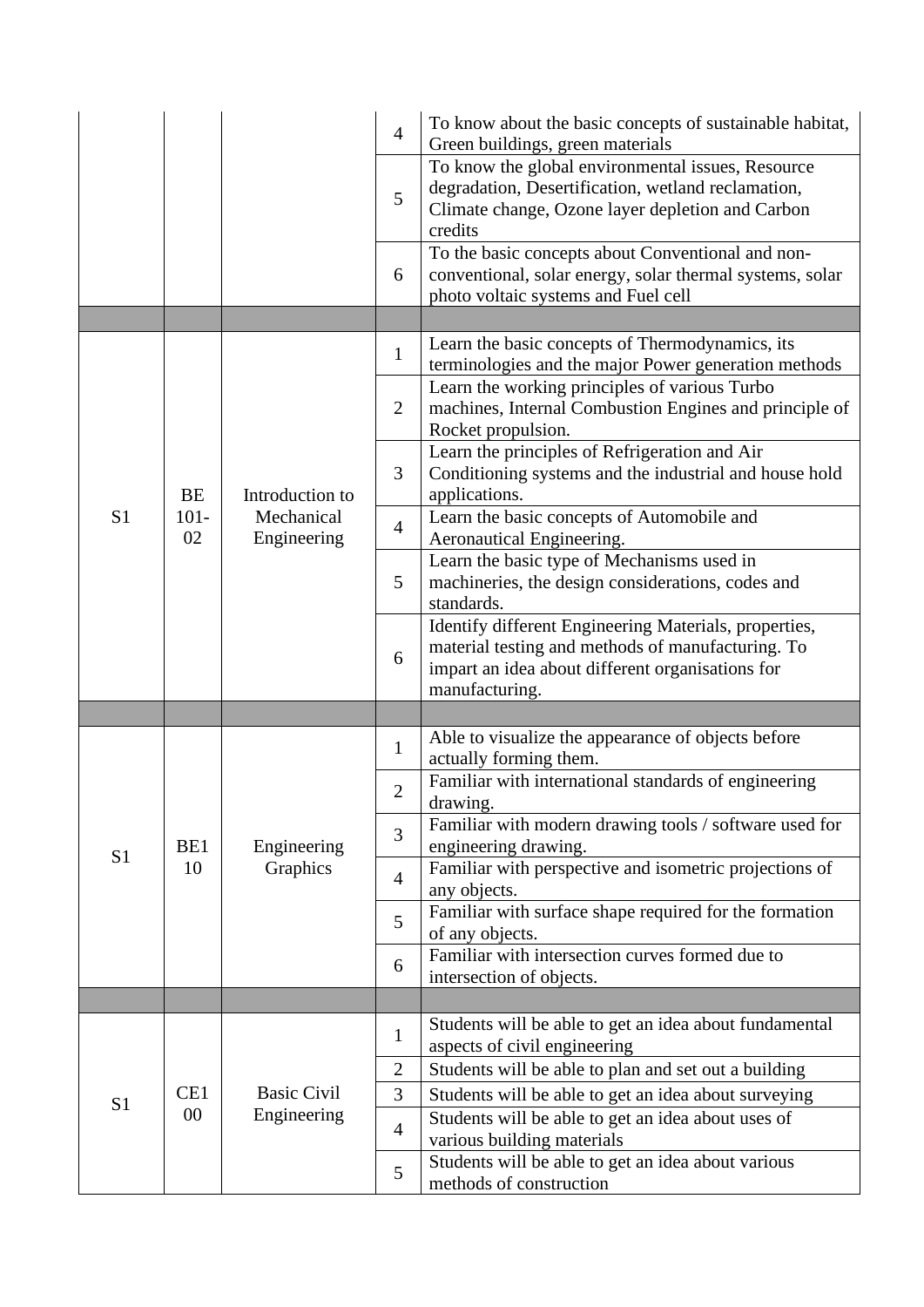|                |           |                       | 6              | Students will be able to get an idea about various<br>services in a building                                                                      |
|----------------|-----------|-----------------------|----------------|---------------------------------------------------------------------------------------------------------------------------------------------------|
|                |           |                       |                |                                                                                                                                                   |
|                |           |                       | 1              | The students should be able to take horizontal and<br>vertical measurements and do computation using<br>intruments                                |
|                | CE1       | <b>Basic Civil</b>    | $\overline{2}$ | The students should be able to compute area and<br>volume of various features of building                                                         |
| S <sub>1</sub> | 10        | Workshop              | 3              | The students should be able to set out a building as per<br>plan                                                                                  |
|                |           |                       | $\overline{4}$ | The students should be able to understand different<br>construction practises in brick masonry                                                    |
|                |           |                       | 5              | The students should be able to find the level difference<br>between two points                                                                    |
|                |           |                       |                |                                                                                                                                                   |
|                |           |                       | $\mathbf{1}$   | Ability to measure signal parameters using a CRO                                                                                                  |
|                |           |                       | $\overline{2}$ | Familiarity with diffraction patterns                                                                                                             |
| S <sub>1</sub> | PH1       | Engineering           | 3              | Insight into various features of a Newton's Rings<br>system                                                                                       |
|                | 10        | physics<br>Lab(PH110) | $\overline{4}$ | Familiarity with polarizers and analyzers                                                                                                         |
|                |           |                       | 5              | Familiarity with the working of a polarimeter                                                                                                     |
|                |           |                       | 6              | Ability to utilize and insight into the working of<br>photovoltaic and thermal detectors                                                          |
|                |           |                       |                |                                                                                                                                                   |
|                |           |                       | $\mathbf{1}$   | Acquiring knowledge in various tools and components<br>like bearing, seals, Circlips, O rings, Allen keys etc                                     |
|                |           | Mechanical            | $\overline{2}$ | Hand on experience in carpentry, fitting, smithy,<br>foundry, welding and sheet metal                                                             |
| S <sub>1</sub> | ME1<br>10 | Engineering           | 3              | Familirisation of Lathe, milling machine, drilling                                                                                                |
|                |           |                       |                | machine, shaper, slotter and grinding machine                                                                                                     |
|                |           | Workshop              | $\overline{4}$ | MIG welding, TIG welding and Rototech welding                                                                                                     |
|                |           |                       | 5              |                                                                                                                                                   |
|                |           |                       | 6              |                                                                                                                                                   |
|                |           |                       |                |                                                                                                                                                   |
|                |           |                       | $\mathbf{1}$   | To learn basic concepts of homogenous linear ODEs<br>and to develop skills in modeling and analyzing                                              |
|                |           |                       |                | engineering problems using Differential equations                                                                                                 |
|                |           |                       | $\overline{2}$ | To impart skills in solving non homogenous ODEs                                                                                                   |
|                | MA1       | Differential          | $\overline{3}$ | To develop knowledge in Fourier series and related<br>results.                                                                                    |
| S <sub>2</sub> | 02        | Equations(MA10<br>2)  | $\overline{4}$ | To impart knowledge in solving engineering problems                                                                                               |
|                |           |                       | 5              | involving 2 or more variables.                                                                                                                    |
|                |           |                       | 6              | To develop skills in solving 1D wave equations<br>To develop skills in solving 1D wave equations under<br>the initial and<br>Boundary conditions. |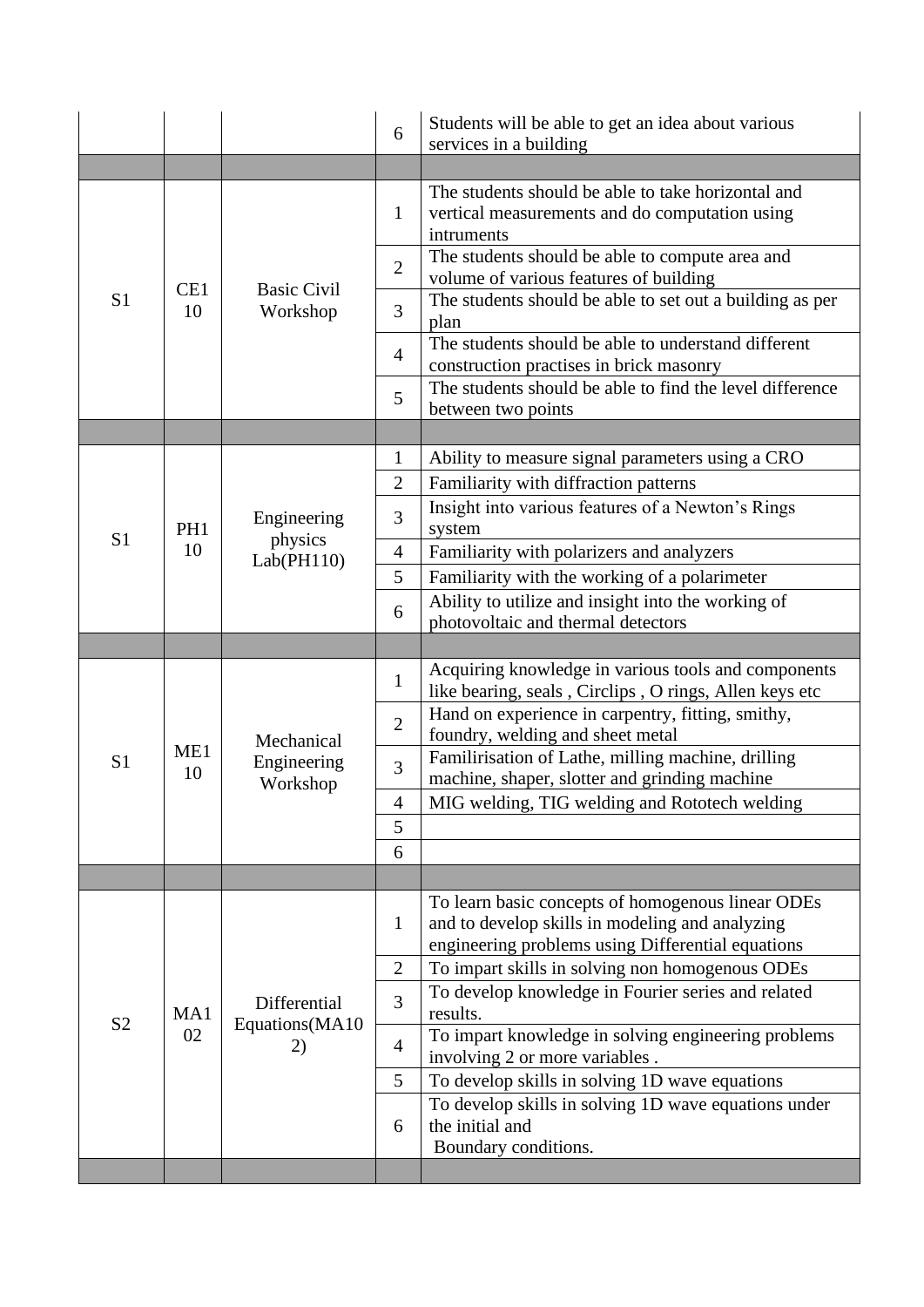|                |           |                           | 1              | Able to appreciate the different elements involved in<br>good designs and to apply them in practice when called<br>for.                                                                                               |
|----------------|-----------|---------------------------|----------------|-----------------------------------------------------------------------------------------------------------------------------------------------------------------------------------------------------------------------|
|                |           |                           | $\overline{2}$ | Aware of the product oriented and user oriented aspects<br>that make the design a success.                                                                                                                            |
| S <sub>2</sub> | BE<br>102 | Design and<br>Engineering | 3              | Will be capable to think of innovative designs<br>incorporating different segments of knowledge gained<br>in the course;                                                                                              |
|                |           |                           | $\overline{4}$ | Students will have a broader perspective of design<br>covering function, cost, environmental sensitivity,<br>safety and other factors other than engineering analysis.                                                |
|                |           |                           |                |                                                                                                                                                                                                                       |
|                |           |                           | $\mathbf{1}$   | Understand the basic concepts of spectroscopy which<br>will be useful in the analysis of new materials for<br>Engineering applications.                                                                               |
|                |           |                           | $\overline{2}$ | Understand the basic concepts of Electrochemistry to<br>explore the possibilities of Electrochemical machining<br>and applications of batteries.                                                                      |
| S <sub>2</sub> | <b>CY</b> | Engineering<br>Chemistry  | $\overline{3}$ | Learn about the various thermal analysis methods which<br>will be useful in understanding the behaviour of<br>Engineering materials at various temperatures. Also<br>learn the principles of chromatographic methods. |
|                | 100       |                           | $\overline{4}$ | Learn about polymers and nanomaterials and understand<br>the principles, applications and limitations of these<br>cutting-edge materials in various designs.                                                          |
|                |           |                           | 5              | Gain knowledge about the properties of fuels and<br>lubricants to develop new fuels and lubricants to<br>increase the efficiency of automobiles.                                                                      |
|                |           |                           | 6              | Study various types of water-treatment methods<br>including sewage to develop skill for treating industrial<br>wastewater.                                                                                            |
|                |           |                           |                |                                                                                                                                                                                                                       |
|                |           |                           | $\mathbf{1}$   | To apply fundamental principles of mechanics $\&$<br>principles of equilibrium to simple and practical<br>problems of engineering.                                                                                    |
|                |           |                           | $\overline{2}$ | To apply principles of statics to determine reactions $\&$<br>internal forces in statically determinate beams.                                                                                                        |
| S <sub>2</sub> | BE<br>100 | Engineering<br>Mechanics  | 3              | Determine centroid and moment of inertia of different<br>geometrical shapes and be able to understand its<br>importance.                                                                                              |
|                |           |                           | $\overline{4}$ | Know the basics of friction and virtual work as well as<br>its importance through simple applications.                                                                                                                |
|                |           |                           | 5              | Knowledge of kinematic and kinetic analyses and<br>energy and momentum methods for particles.                                                                                                                         |
|                |           |                           | 6              | Apply fundamental concepts of kinematics and kinetics<br>for analysis of simple, practical rigid body problems.                                                                                                       |
|                |           |                           |                |                                                                                                                                                                                                                       |
| S <sub>2</sub> |           |                           | $\mathbf{1}$   | An ability to analyze electric circuits (resistive)                                                                                                                                                                   |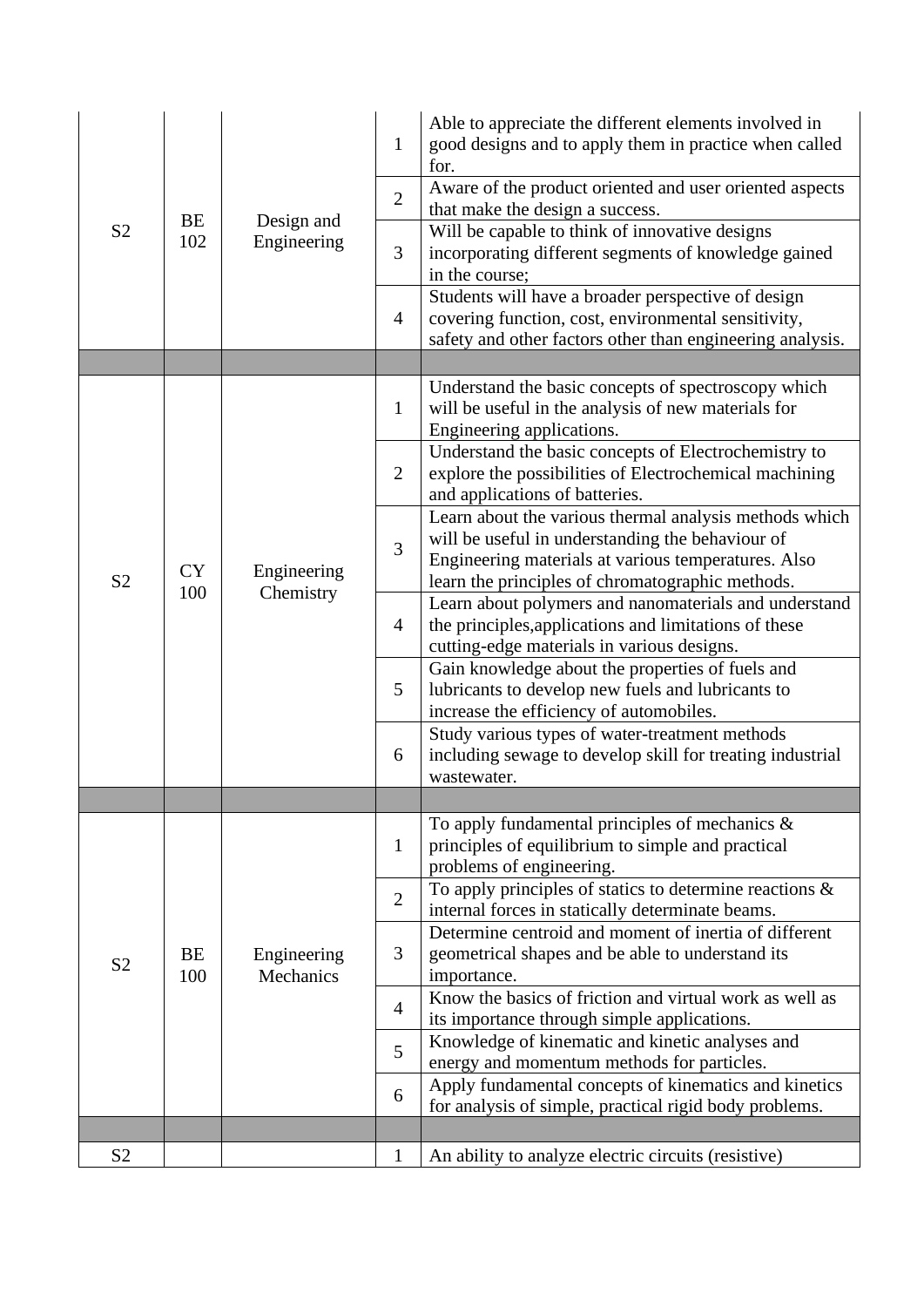|                |                  | Basics of<br>Electrical<br>Engineering | $\overline{2}$ | Have a basic knowledge about electric and magnetic<br>circuits and their interaction                                                                                        |
|----------------|------------------|----------------------------------------|----------------|-----------------------------------------------------------------------------------------------------------------------------------------------------------------------------|
|                |                  |                                        | 3              | Understand AC circuits (both single phase and three<br>phase) and solve any RLC circuit and power<br>measurement in a circuit.                                              |
|                | EE<br>100        |                                        | $\overline{4}$ | Familiarized with conventional and non conventional<br>sources, their importance and different generation<br>systems and power transmission scheme.                         |
|                |                  |                                        | 5              | Insight about the principle of operation, construction<br>types and applications of transformers and DC machines                                                            |
|                |                  |                                        | 6              | Gain the knowledge about the principle of operation,<br>construction types and applications of transformers and<br>DC machines.                                             |
|                |                  |                                        |                |                                                                                                                                                                             |
|                |                  |                                        | $\mathbf{1}$   | Students will be able to identify active and passive<br>components and their specifications                                                                                 |
|                |                  |                                        | $\overline{2}$ | Students will be able to understand different types of<br>diodes and transistors                                                                                            |
|                |                  | Basics of                              | 3              | Student will be able to design simple rectifier cicuits<br>and will get an idea about amplifiers and oscillators.                                                           |
| S <sub>2</sub> | EC<br>100        | Electronics<br>Engineering             | $\overline{4}$ | Students will be able to design simple amplifier circuits<br>using OP amp and will get the basic concepts<br>DSO, function generator and multimeter                         |
|                |                  |                                        | 5              | Student can understand the basic principles of radio<br>communication                                                                                                       |
|                |                  |                                        | 6              | Student can understand the mobile and optical<br>communication. Also will be able to get basic idea<br>about TV, CCTV and DTH                                               |
|                |                  |                                        |                |                                                                                                                                                                             |
|                |                  |                                        | $\mathbf{1}$   | Learn estimation of hardness by complexometric<br>titration and understand the working of pH meter                                                                          |
|                |                  |                                        | $\overline{2}$ | Understand the basic principles of spectroscopy and use<br>of calorimeter in the estimation of unkm=nown<br>concentration and in the determination of molar<br>absorptivity |
| S <sub>2</sub> | <b>CY</b><br>110 | Engineering<br>Chemistry Lab           | 3              | Learn titrstion using pottentiometer for the estimation of<br>$Fe(2+)$ in Mohr's salt solution                                                                              |
|                |                  |                                        | $\overline{4}$ | Understand the estimation of Cl(-) ions in the given<br>sample of water                                                                                                     |
|                |                  |                                        | 5              | understand the working of conductivity meter and the<br>determination of conductivity of unknown solution                                                                   |
|                |                  |                                        | 6              | Study the basic principles of emission spectroscopy and<br>the working of Flame photometer                                                                                  |
|                |                  |                                        |                |                                                                                                                                                                             |
| S <sub>2</sub> | EE               | Electrical<br>Engineering              | $\mathbf{1}$   | Gain knowledge about Electrical wiring accessories like<br>cables, wires, switches, fuses, MCB, ELCB, MCCB.<br>$Et$ c                                                       |
|                | 110              | Workshop                               | $\overline{2}$ | Ability to wire up fluorescent lamp and light circuit and<br>to use house hold appliances.                                                                                  |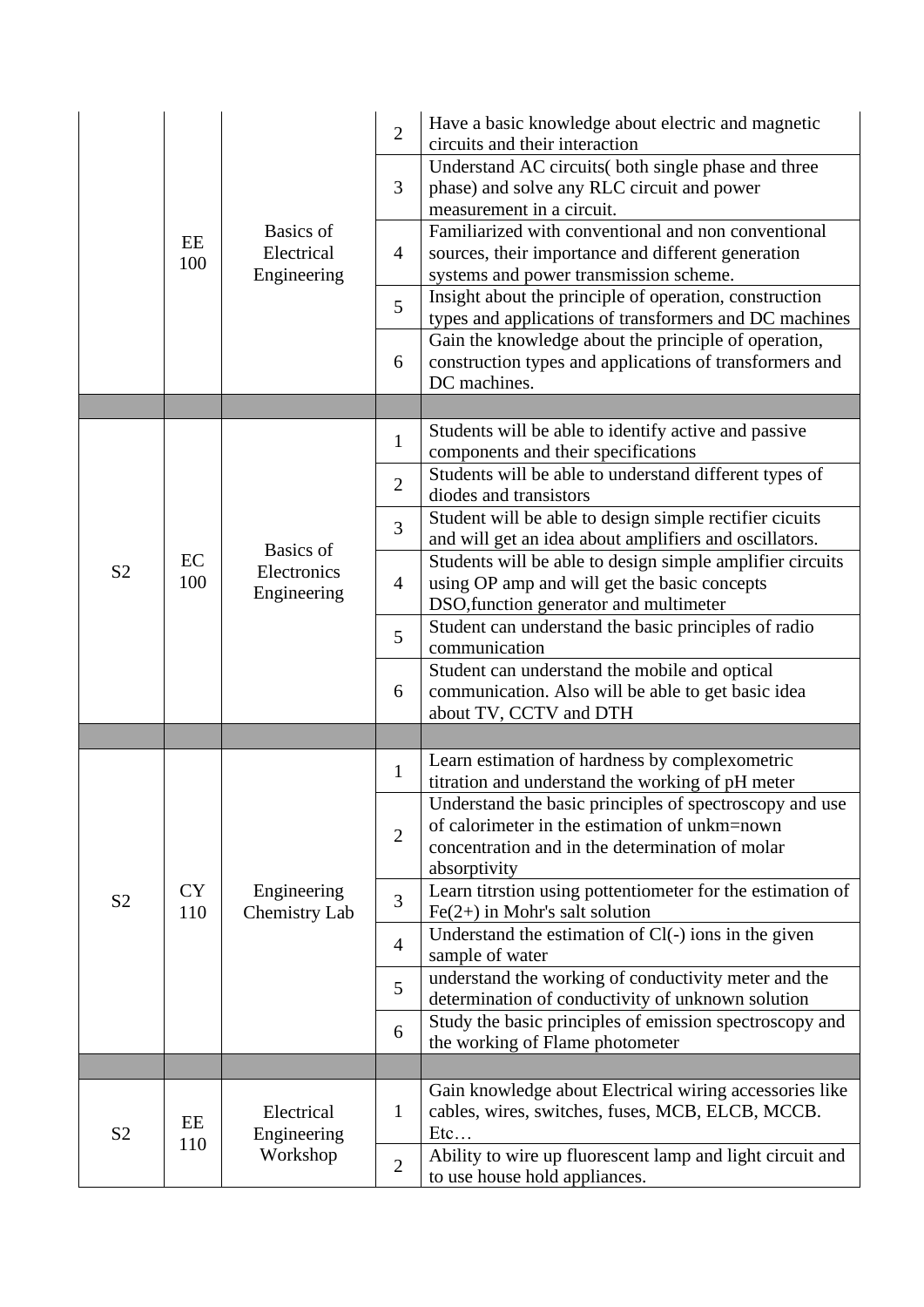|                |                       |                             | 3              | Ability to wire up conventional house wiring schemes<br>like staircase wiring, godown wiring etc                                                         |
|----------------|-----------------------|-----------------------------|----------------|----------------------------------------------------------------------------------------------------------------------------------------------------------|
|                |                       |                             | $\overline{4}$ | Acquisition of knowledge in power wiring with<br>protective devices.                                                                                     |
|                |                       |                             | 5              | To wire up inverter connection with all protective<br>measures.                                                                                          |
|                |                       |                             | 6              | Ability to measure different parameters like voltage,<br>current, power, resistance etc with conventional                                                |
|                |                       |                             |                | meters and equipments.                                                                                                                                   |
|                |                       |                             |                | The course helps in identifying different active and                                                                                                     |
|                |                       |                             | $\mathbf{1}$   | passive components and testing of these components                                                                                                       |
|                |                       |                             | $\overline{2}$ | It provides a basic idea on how to use an EDA tool and<br>interpretation of data sheets                                                                  |
|                |                       | Electronics                 | $\overline{3}$ | It provides knowledge on how to use different electronic<br>instruments                                                                                  |
| S <sub>2</sub> | EC<br>110             | Engineering<br>Workshop     | $\overline{4}$ | The workshop helps in attaining knowledge on inter<br>connection of different components on broad band as<br>well as on PCB using soldering methods      |
|                |                       |                             | 5              | Students will be able to fabricate single sided PCB for<br>simple circuit using manual etching                                                           |
|                |                       |                             | 6              | Students attain knowledge on how to assemble and dis<br>mantle desktop computer and also to set up and identify<br>the sub systems of a PA system and TV |
|                |                       |                             |                |                                                                                                                                                          |
|                |                       |                             |                |                                                                                                                                                          |
|                |                       |                             | $\mathbf{1}$   | Acquire the essential listening and summarizing skills.                                                                                                  |
|                |                       |                             | $\overline{2}$ | Improve the vocabulary by learning several new words<br>and their meanings.                                                                              |
|                |                       |                             | 3              | Gain knowledge about the basics of English grammar,<br>form sentences and conveying ideas properly.                                                      |
| S <sub>2</sub> | U10<br>$\overline{0}$ | Language Lab                | $\overline{4}$ | Understand the various aspects of reading and                                                                                                            |
|                |                       |                             | 5              | comprehension.<br>Develop the presentation and soft skills.                                                                                              |
|                |                       |                             | 6              | Assimilate the skills needed to perform flawlessly in<br>interviews and group discussions by communicating<br>effectively.                               |
|                |                       |                             |                |                                                                                                                                                          |
|                |                       |                             | $\mathbf{1}$   | Identify analytic functions and Harmonic functions                                                                                                       |
|                |                       |                             | $\mathfrak{2}$ | Identify conformal mappings                                                                                                                              |
|                |                       |                             | 3              | Evaluation of integrals using Cauchy's integral formula.                                                                                                 |
| S <sub>3</sub> | MA <sub>2</sub><br>01 | Linear Algebra &<br>Complex | $\overline{4}$ | Evaluate real definite Integrals as application of Residue<br>Theorem                                                                                    |
|                |                       | Analysis                    | 5              | Solve any given system of linear equations                                                                                                               |
|                |                       |                             | 6              | Find the Eigen values of a matrix and how to<br>diagonalize a matrix                                                                                     |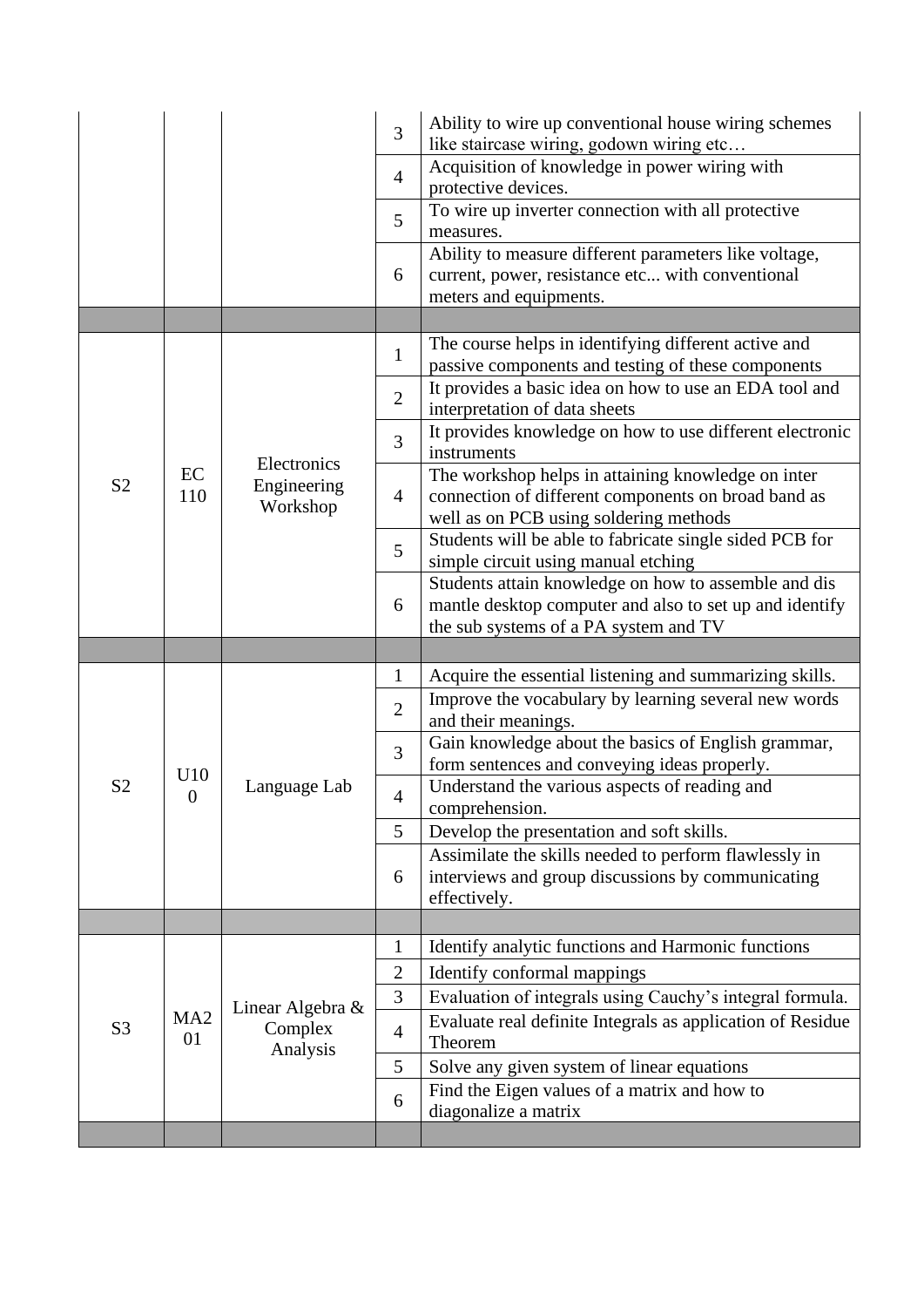| S <sub>3</sub> | ME <sub>2</sub><br>01 | Mechanics of<br>Solids | $\mathbf{1}$<br>$\overline{2}$<br>3<br>$\overline{4}$<br>5 | Will have the fundamental knowledge of the concepts of<br>stress, strain in mechanics of solids and structures,<br>material properties.<br>Will be able to apply the fundamental concepts of<br>principle of superposition, equilibrium, compatibility,<br>force-deformation, and stress-strain relationships to the<br>solid and structural mechanics problem.<br>Will be able to identify the strength characteristics of<br>various structural members subjected to torsion loads.<br>Will be able to identify the strength characteristics of<br>various structural members subjected to bending loads.<br>Will be able to solve structural problems involving<br>deformation of beams and plane stress and strains<br>Will have the ability to develop and analyze a basic<br>design structures under combined loading by computing |
|----------------|-----------------------|------------------------|------------------------------------------------------------|------------------------------------------------------------------------------------------------------------------------------------------------------------------------------------------------------------------------------------------------------------------------------------------------------------------------------------------------------------------------------------------------------------------------------------------------------------------------------------------------------------------------------------------------------------------------------------------------------------------------------------------------------------------------------------------------------------------------------------------------------------------------------------------------------------------------------------------|
|                |                       |                        | 6                                                          | compound stresses and strains and also able to solve<br>problems involving columns.                                                                                                                                                                                                                                                                                                                                                                                                                                                                                                                                                                                                                                                                                                                                                      |
|                |                       |                        |                                                            |                                                                                                                                                                                                                                                                                                                                                                                                                                                                                                                                                                                                                                                                                                                                                                                                                                          |
|                |                       |                        | $\mathbf{1}$                                               | Understand the fundamentals of fluid mechanics and<br>basic laws of static fluids.                                                                                                                                                                                                                                                                                                                                                                                                                                                                                                                                                                                                                                                                                                                                                       |
|                |                       | Mechanics of<br>Fluids | $\overline{2}$                                             | Understand the kinematics of fluid particles, including<br>the concepts of flow patterns, basic flow fields, vorticity<br>and circulation.                                                                                                                                                                                                                                                                                                                                                                                                                                                                                                                                                                                                                                                                                               |
| S <sub>3</sub> | ME <sub>2</sub>       |                        | 3                                                          | Ability to apply the Bernoulli's equation to solve<br>problems in flow measuring devices.                                                                                                                                                                                                                                                                                                                                                                                                                                                                                                                                                                                                                                                                                                                                                |
|                | 03                    |                        | $\overline{4}$                                             | Ability to analyse internal flow in pipes and channels by<br>the head loss equation, moody chart and Chezy's<br>equation.                                                                                                                                                                                                                                                                                                                                                                                                                                                                                                                                                                                                                                                                                                                |
|                |                       |                        | 5                                                          | Understand the boundary layer concept, lift, drag flow<br>separation and drag reduction fundamentals.                                                                                                                                                                                                                                                                                                                                                                                                                                                                                                                                                                                                                                                                                                                                    |
|                |                       |                        | 6                                                          | Use dimensional analysis to design physical or<br>numerical experiments and to apply dynamic similarity.                                                                                                                                                                                                                                                                                                                                                                                                                                                                                                                                                                                                                                                                                                                                 |
|                |                       |                        |                                                            |                                                                                                                                                                                                                                                                                                                                                                                                                                                                                                                                                                                                                                                                                                                                                                                                                                          |
|                |                       |                        | $\mathbf{1}$                                               | Aquired knowledge about basic concepts in<br>Thermodynamics, importance of zeroth law,<br>temperature measurements and associated calculations                                                                                                                                                                                                                                                                                                                                                                                                                                                                                                                                                                                                                                                                                           |
|                |                       |                        | $\overline{2}$                                             | Aware about the first law and its application in real life<br>situations                                                                                                                                                                                                                                                                                                                                                                                                                                                                                                                                                                                                                                                                                                                                                                 |
| S <sub>3</sub> | ME <sub>2</sub><br>05 | Thermodynamics         | 3                                                          | Aware about Importance of second law, associated<br>concepts and its influence on natural process. Ability to<br>solve Related problems                                                                                                                                                                                                                                                                                                                                                                                                                                                                                                                                                                                                                                                                                                  |
|                |                       |                        | $\overline{4}$                                             | A good understanding of availability concept and<br>property diagrams                                                                                                                                                                                                                                                                                                                                                                                                                                                                                                                                                                                                                                                                                                                                                                    |
|                |                       |                        | 5                                                          | Knowledge on various equations aof state and<br>calculations on gas mixtures                                                                                                                                                                                                                                                                                                                                                                                                                                                                                                                                                                                                                                                                                                                                                             |
|                |                       |                        | 6                                                          | Good understanding on property relations and<br>combustion process                                                                                                                                                                                                                                                                                                                                                                                                                                                                                                                                                                                                                                                                                                                                                                       |
|                |                       |                        |                                                            |                                                                                                                                                                                                                                                                                                                                                                                                                                                                                                                                                                                                                                                                                                                                                                                                                                          |
| S <sub>3</sub> |                       |                        | $\mathbf{1}$                                               | Identify the crystal structures of metallic materials.                                                                                                                                                                                                                                                                                                                                                                                                                                                                                                                                                                                                                                                                                                                                                                                   |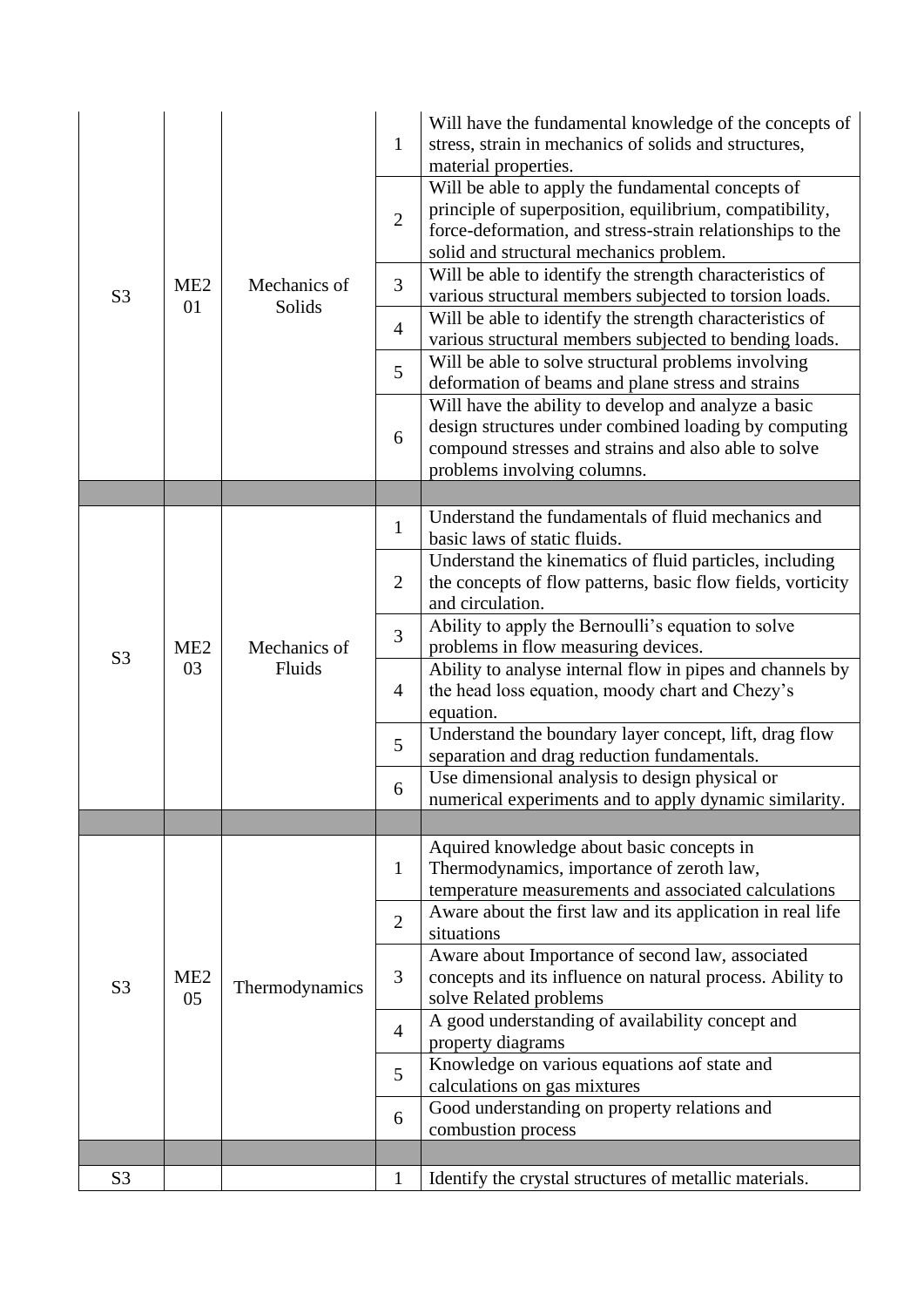|                |                       | Metallurgy and<br>ME <sub>2</sub><br>Materials<br>10 | $\overline{2}$ | Analyze the binary phase diagrams of alloys Fe-Fe3C,<br>etc.                                                                                        |
|----------------|-----------------------|------------------------------------------------------|----------------|-----------------------------------------------------------------------------------------------------------------------------------------------------|
|                |                       |                                                      | 3              | Correlate the microstructure with properties, processing<br>and performance of metals.                                                              |
|                |                       |                                                      | $\overline{4}$ | Recognize the failure of metals with structural change.                                                                                             |
|                |                       | Engineering                                          | 5              | Select materials for design and construction.                                                                                                       |
|                |                       |                                                      | 6              | Apply core concepts in materials science to solve<br>engineering problems.                                                                          |
|                |                       |                                                      |                |                                                                                                                                                     |
|                |                       |                                                      | $\mathbf{1}$   | Communicate effectively and make effective<br>presentations.                                                                                        |
|                |                       |                                                      | $\overline{2}$ | Write different types of reports.                                                                                                                   |
| S <sub>3</sub> | HS <sub>2</sub>       | Life Skills                                          | 3              | Face interview & group discussion.                                                                                                                  |
|                | 10                    |                                                      | $\overline{4}$ | Critically think on a particular problem and solve<br>problems.                                                                                     |
|                |                       |                                                      | 5              | Work in group & teams and become an effective leader                                                                                                |
|                |                       |                                                      | 6              | Handle Engineering Ethics and Human Values.                                                                                                         |
|                |                       |                                                      |                |                                                                                                                                                     |
|                |                       |                                                      | $\mathbf{1}$   | Understand the basics and standards of engineering<br>drawing related to machines and components.                                                   |
|                | ME <sub>2</sub><br>31 | <b>Computer Aided</b><br>Machine<br>Drawing Lab      | $\overline{2}$ | To develop technical skills regarding assembly,<br>production and part drawings.                                                                    |
| S <sub>3</sub> |                       |                                                      | 3              | To familiarize students with various limits, fits and<br>tolerances.                                                                                |
|                |                       |                                                      | $\overline{4}$ | To help students gain knowledge about standardCAD<br>packages on modeling and drafting.                                                             |
|                |                       |                                                      | 5              |                                                                                                                                                     |
|                |                       |                                                      | 6              |                                                                                                                                                     |
|                |                       |                                                      |                |                                                                                                                                                     |
|                |                       |                                                      | $\mathbf{1}$   | The students should be able to undertake the testing of<br>materials when subjected to different types of loadings                                  |
|                |                       |                                                      | $\overline{2}$ | The students should be able to relate the testing<br>procedures to the theory of mechanics of materials                                             |
| S <sub>3</sub> | CE2<br>30             | <b>Material Testing</b><br>Lab                       | $\overline{3}$ | The students should be able to systematically record<br>laboratory proceedings and calculations                                                     |
|                |                       |                                                      | $\overline{4}$ | The students should be able to evaluate the test results<br>and understand implications                                                             |
|                |                       |                                                      | 5              |                                                                                                                                                     |
|                |                       |                                                      | 6              |                                                                                                                                                     |
|                |                       |                                                      |                |                                                                                                                                                     |
|                | <b>MA</b>             | Probability<br>Distribution                          | $\mathbf{1}$   | To have a concept of discrete probability density<br>functions and probability distributions like binomial<br>distribution and Poisson distribution |
| S <sub>4</sub> | 202                   | Transformation<br>and Numerical                      | $\overline{2}$ | To have a concept of continuous probability density<br>functions and probability distributions like Normal,<br>Gamma and Exponential distribution   |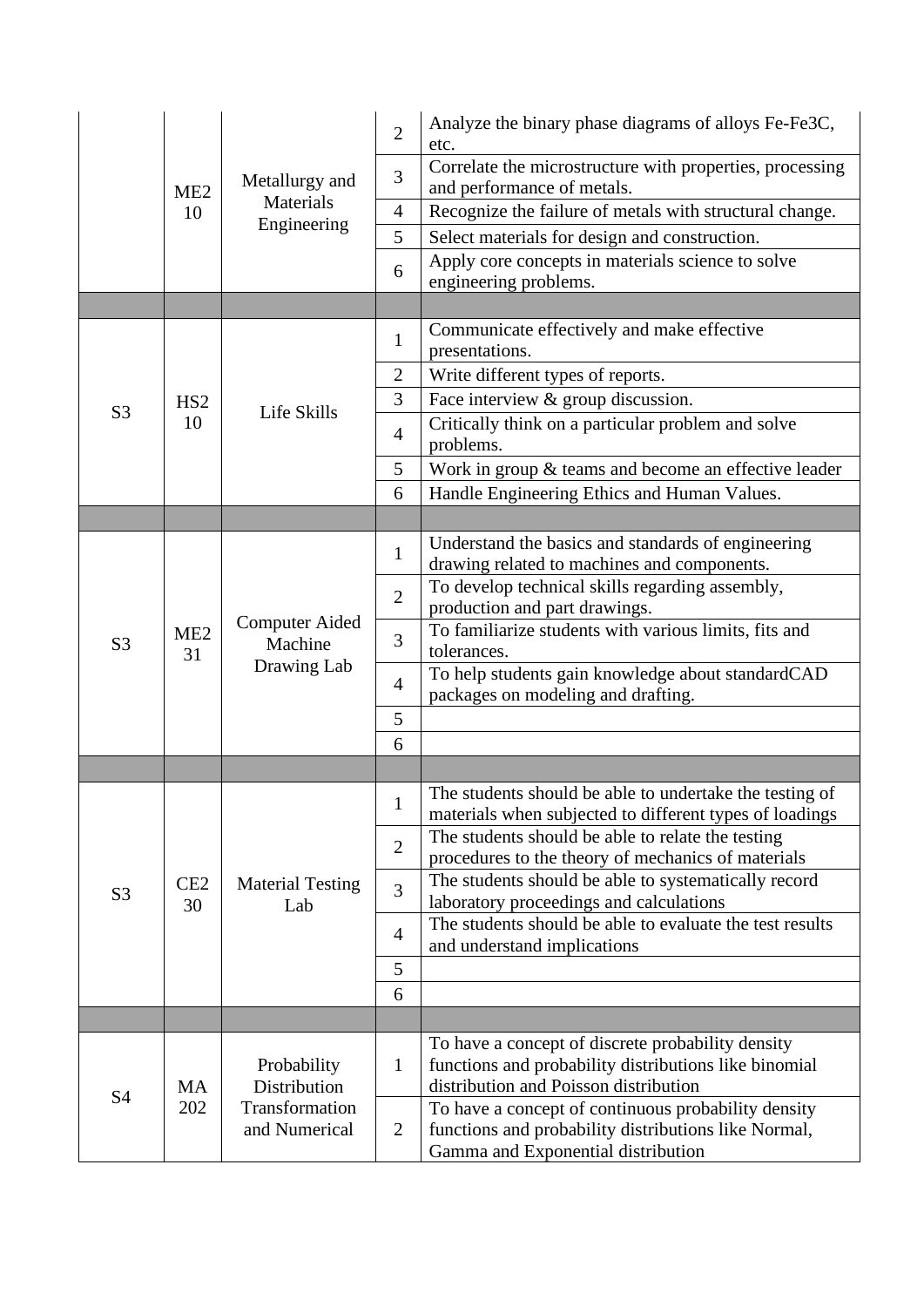|                |                  |                          | 3              | To use Fourier integrals and Fourier transforms in<br>solving various engineering problems                                                                  |
|----------------|------------------|--------------------------|----------------|-------------------------------------------------------------------------------------------------------------------------------------------------------------|
|                |                  |                          | $\overline{4}$ | To understand the concept of Laplace and inverse<br>Laplace transforms and apply them to solve ordinary<br>differential equations                           |
|                |                  |                          | 5              | To use the iteration and interpolation methods to solve<br>engineering problems                                                                             |
|                |                  |                          | 6              | To use the concept of numerical methods and their<br>applications to solve linear systems and first order<br>ODE's                                          |
|                |                  |                          |                |                                                                                                                                                             |
|                |                  |                          | $\mathbf{1}$   | Students will understand the fundamental concepts of<br>stress and strain and the relationship between stress and<br>strain                                 |
|                |                  |                          | $\overline{2}$ | Students will be expected to relate loading and<br>deformation states in various mechanical components of<br>practical applications and complex structures  |
| S <sub>4</sub> | ME               | Advanced<br>Mechanics of | 3              | Students will be expected to solve general bending<br>problems                                                                                              |
|                | 202              | Solids                   | $\overline{4}$ | Students will be expected to apply energy methods in<br>structural mechanics problems                                                                       |
|                |                  |                          | 5              | Students will solve problems relating to torsion of non<br>circular sections                                                                                |
|                |                  |                          | 6              | students will acquire fundamental knowledge in<br>mechanics of materials for application in practical<br>engineering structure                              |
|                |                  |                          |                |                                                                                                                                                             |
|                |                  | Thermal                  | $\mathbf{1}$   | The students will be able to understand the basic<br>concepts of vapour power cycles and their application in<br>formulating the steam engineering problems |
|                |                  |                          | $\mathbf{2}$   | Ability to produce preliminary thermodynamic design<br>of steam turbines.                                                                                   |
| <b>S4</b>      | <b>ME</b><br>204 |                          | 3              | Ability to distinguish various air standard cycles and<br>different kinds of IC Engines.                                                                    |
|                |                  | Engineering              | $\overline{4}$ | Intelligent to evaluate performances of IC Engines.                                                                                                         |
|                |                  |                          | 5              | Capability to define combustion phenomena in engines<br>and therefore can suggest and propose novel methods<br>for reducing exhaust emissions.              |
|                |                  |                          | 6              | Ability to understand different type of gas turbines<br>cycle.                                                                                              |
|                |                  |                          |                |                                                                                                                                                             |
|                |                  |                          | $\mathbf{1}$   | Ability to classify the various hydraulic machines based<br>on mode of energy transfer.                                                                     |
| <b>S4</b>      | ME               | <b>Fluid Machinery</b>   | $\overline{2}$ | Ability to design and develop simple system for<br>hydraulic power generation.                                                                              |
|                | 206              |                          | 3              | Ability to design and develop simple hydraulic pumping<br>system.                                                                                           |
|                |                  |                          | $\overline{4}$ | Developed confidence in various hydraulic equipments<br>for various engineering applications                                                                |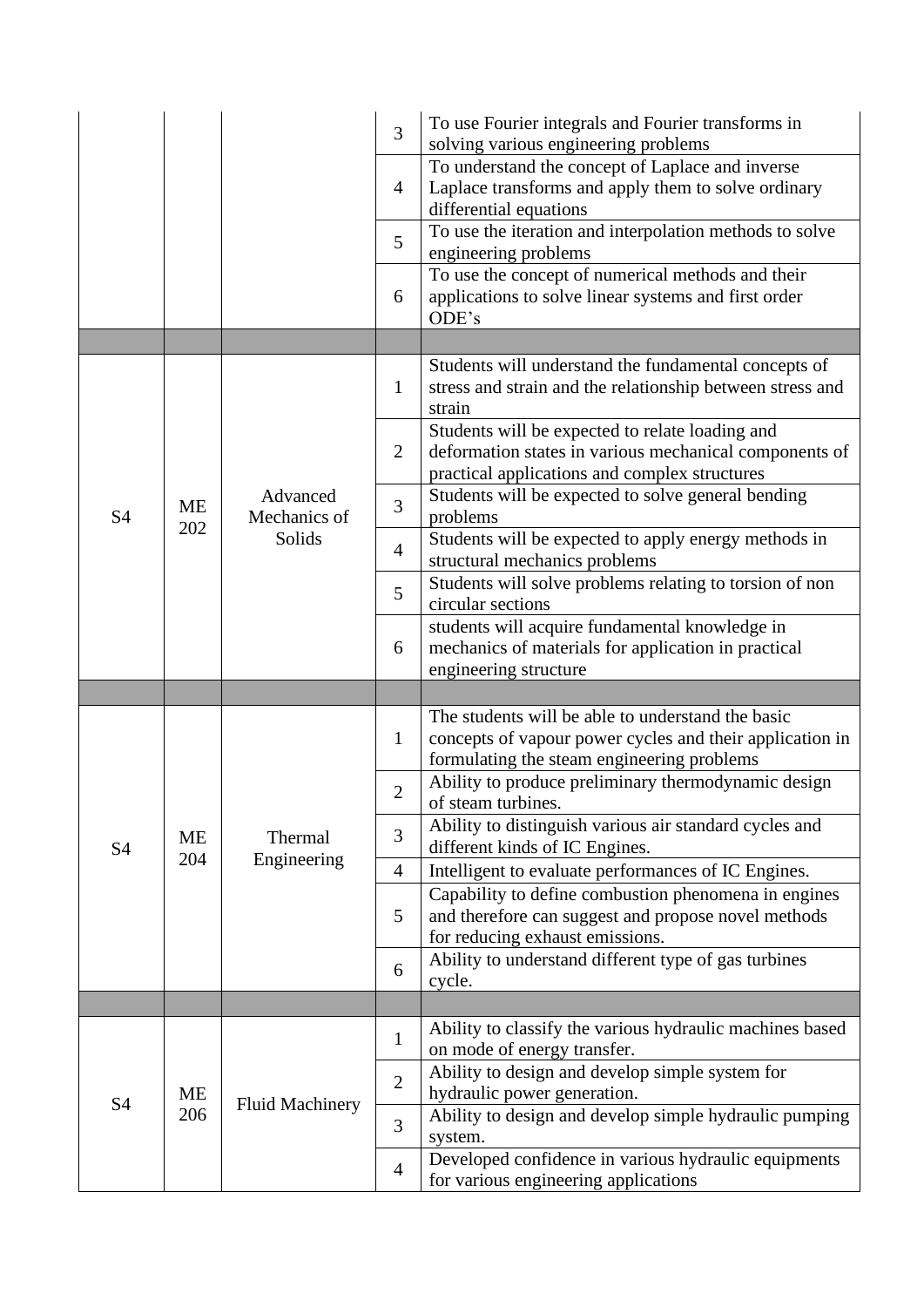|                |                  |                                          | 5              | Good understand on various types of air compressors,<br>calculation of their performance and basic designs                                                                                      |
|----------------|------------------|------------------------------------------|----------------|-------------------------------------------------------------------------------------------------------------------------------------------------------------------------------------------------|
|                |                  |                                          | 6              |                                                                                                                                                                                                 |
|                |                  |                                          |                |                                                                                                                                                                                                 |
|                |                  |                                          | $\mathbf{1}$   | To acquire knowledge about various casting process                                                                                                                                              |
|                |                  |                                          | $\overline{2}$ | To understand various rolling process required to<br>getting required shape                                                                                                                     |
|                |                  |                                          | 3              | To discuss important aspects of various forging processs                                                                                                                                        |
| <b>S4</b>      | ME               | Manufacturing                            | $\overline{4}$ | To discuss sheet metal working process                                                                                                                                                          |
|                | 220              | Technology                               | 5              | To acquire knowledge about various types of forming<br>and spinning process                                                                                                                     |
|                |                  |                                          | 6              | To acquire knowledge about various types of welding<br>process and their applications                                                                                                           |
|                |                  |                                          |                |                                                                                                                                                                                                 |
|                |                  |                                          | $\mathbf{1}$   | Make investment decisions based on capital budgeting<br>methods in alignment microeconomic and<br>macroeconomic theories.                                                                       |
|                |                  | <b>BUSINESS</b><br><b>ECONOMICS</b>      | $\overline{2}$ | Able to analyse the profitability of the firm, economy of<br>operation, determination of price under various market<br>situations with good grasp on the effect of trade cycles<br>in business. |
| <b>S4</b>      | <b>HS</b><br>200 |                                          | 3              | Gain knowledge on monetary theory, measures by RBI<br>in controlling interest rate and emerging concepts like<br>bitcoin.                                                                       |
|                |                  |                                          | $\overline{4}$ | Gain knowledge of elementary accounting concepts<br>used for preparing balance sheet and its interpretation.                                                                                    |
|                |                  |                                          | 5              | Identify the need for various credit control methods and<br>the significance of national income concepts.                                                                                       |
|                |                  |                                          | 6              | Understand the functioning of the Indian capital and<br>money markets and the tax system.                                                                                                       |
|                |                  |                                          |                |                                                                                                                                                                                                 |
|                |                  |                                          | $\mathbf{1}$   | Able to determine the efficiency and plot the<br>characteristic curves of different types of Internal<br>Combustion engines                                                                     |
|                |                  |                                          | $\overline{2}$ | To determine the efficiency and plot the characteristic<br>curves of compressors                                                                                                                |
| <b>S4</b>      | ME               | Thermal                                  | 3              | To determine the efficiency and plot the characteristic<br>curves of blower                                                                                                                     |
|                | 232              | <b>Engineering Lab</b>                   | $\overline{4}$ | Able to Analyze of automobile exhaust gas                                                                                                                                                       |
|                |                  |                                          | 5              | To Conduct experiments for the determination of<br>viscosity, calorific value etc of petroleum products                                                                                         |
|                |                  |                                          | 6              | Ability to use CFD tools such as Ansys Fluent to<br>perform numerical predictions of flow characteristics in<br>external and internal flows.                                                    |
|                |                  |                                          |                |                                                                                                                                                                                                 |
| S <sub>4</sub> | <b>ME</b><br>230 | <b>Fluid Mechanics</b><br>& Machines Lab | $\mathbf{1}$   | Ability to use different plumbing tools to construct<br>piping systems                                                                                                                          |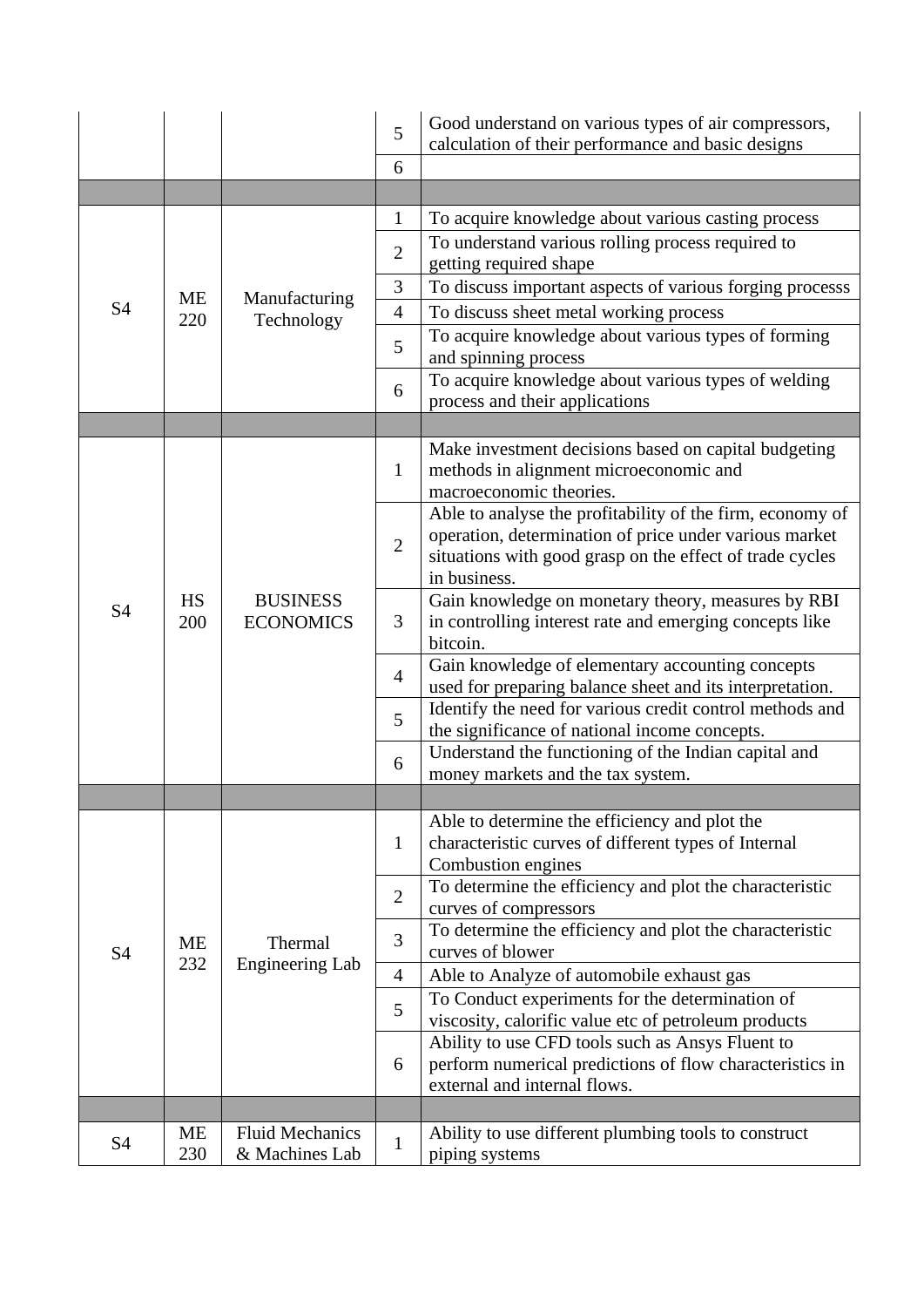|                |                        |                                      | $\overline{2}$ | Ability to calibrate flow rate measuring devices such as<br>Venturimeter, orifice meter and notches.                                         |
|----------------|------------------------|--------------------------------------|----------------|----------------------------------------------------------------------------------------------------------------------------------------------|
|                |                        |                                      | 3              | Ability to measure the frictional losses in fluid flow and<br>characterize laminar and turbulent flows.                                      |
|                |                        |                                      | $\overline{4}$ | Ability to understand the importance of stability of the<br>floating body.                                                                   |
|                |                        |                                      | 5              | Ability to find the performance characteristics of<br>hydraulic turbines and pumps under different working<br>conditions.                    |
|                |                        |                                      | 6              | Ability to design of a piping systems and selection of<br>suitable pump for transmission of drinking water.                                  |
|                |                        |                                      | $\tau$         | Ability to use CFD tools such as Ansys Fluent to<br>perform numerical predictions of flow characteristics in<br>external and internal flows. |
|                |                        |                                      |                |                                                                                                                                              |
|                |                        |                                      | $\mathbf{1}$   | Students will be able to reproduce equivalent linkages<br>of real life systems                                                               |
|                |                        |                                      | $\overline{2}$ | Computer programs can be developed for finding<br>velocity and acceleration at any point in a link of a<br>mechanism                         |
|                | ME<br><b>OF</b><br>301 | <b>MECHANICS</b><br><b>MACHINERY</b> | 3              | Students will be able to design mechanism and cams for<br>a specified motion characteristic                                                  |
| S <sub>5</sub> |                        |                                      | $\overline{4}$ | Students will be able to design gear trains for specific<br>applications                                                                     |
|                |                        |                                      | 5              | Students will be able to design linkages mechanisms<br>having practical applications                                                         |
|                |                        |                                      | 6              | Students will be able to utilize analytical, mathematical<br>and graphical aspects of kinematics of machines for<br>effective design         |
|                |                        |                                      |                |                                                                                                                                              |
|                |                        |                                      | $\mathbf{1}$   | To introduce the students to the scientific principles<br>underlying material behaviour during manufacturing<br>process                      |
|                |                        | <b>MACHINE</b>                       | $\overline{2}$ | To understand various m/c tools such as lathe, drilling<br>$m/c \&$ their operations                                                         |
| S <sub>5</sub> | M <sub>3</sub><br>303  | TOOLS &<br><b>DIGITAL</b>            | 3              | To understand various reciprocating machines & their<br>operations                                                                           |
|                |                        | <b>MANUFACTURI</b><br><b>NG</b>      | $\overline{4}$ | To impart knowledge of appropriate parameters to be<br>used for various machining operations                                                 |
|                |                        |                                      | 5              | to develop knowledge on the importance of milling,<br>grinding and superfinishing in metal cutting process                                   |
|                |                        |                                      | 6              | To introduce the fundamentals of digital manufacturing                                                                                       |
|                |                        |                                      |                |                                                                                                                                              |
|                |                        | <b>COMPUTER</b><br><b>PROGRAMMIN</b> | $\mathbf{1}$   | To introduce the basics of computer program with the<br>help of $C++$                                                                        |
| S <sub>5</sub> | <b>ME</b><br>305       | $G$ &                                | $\overline{2}$ | To teach students various control statements used in<br>$C++$ with the help of examples                                                      |
|                |                        | <b>NUMERICAL</b><br><b>METHODS</b>   | 3              | To teach the students the basics of pointers and various<br>programs like matrix multiplication, infinite series etc.                        |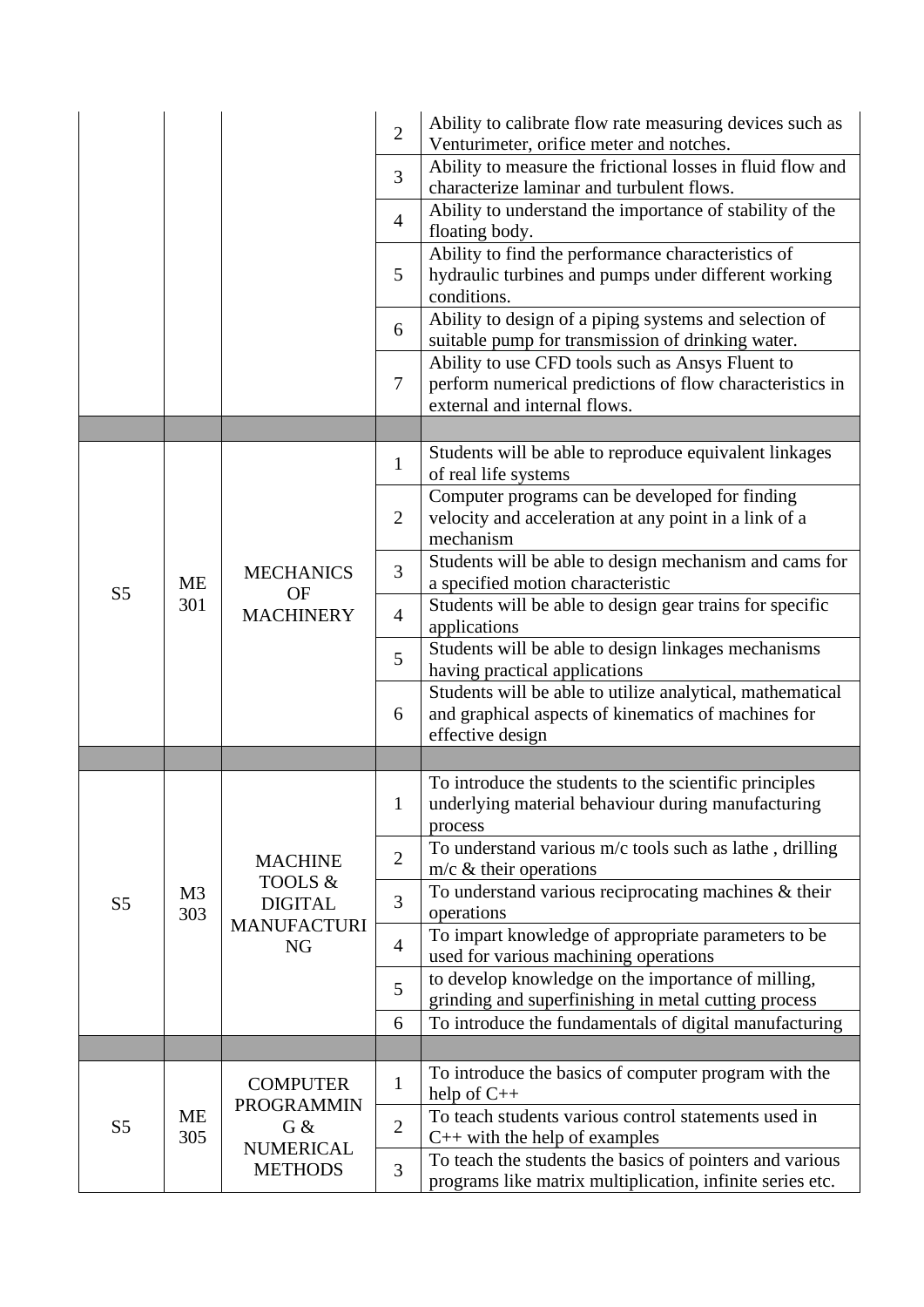|                |                  |                                              | $\overline{4}$ | To familarize the students with various features of<br>object oriented programming                                               |
|----------------|------------------|----------------------------------------------|----------------|----------------------------------------------------------------------------------------------------------------------------------|
|                |                  |                                              | 5              | Teach students various methods of solving linear system<br>of equations                                                          |
|                |                  |                                              | 6              | To help the students to study curve fitting and solutions<br>of PDEs and preparation of computer programs for<br>these methods   |
|                |                  |                                              |                |                                                                                                                                  |
|                |                  |                                              | $\mathbf{1}$   | To understand the working principle, construction and<br>operation of DC generators                                              |
|                |                  |                                              | $\overline{2}$ | To understand the fundamentals and concepts of DC<br>motors                                                                      |
|                | EE               | <b>ELECTRICAL</b><br>DRIVES &                | 3              | To have sound knowledge on performance of<br>transformers                                                                        |
| S <sub>5</sub> | 311              | <b>CONTROL FOR</b><br><b>AUTOMATION</b>      | $\overline{4}$ | To understand the operation of three phase induction<br>motor<br>and methods of starting                                         |
|                |                  |                                              | 5              | To attain knowledge about single phase motors and<br>synchronous machine                                                         |
|                |                  |                                              | 6              | To understand about stepper motors and controllers for<br>automation                                                             |
|                |                  |                                              |                |                                                                                                                                  |
|                |                  | PRINCIPLES OF<br><b>MANAGEMENT</b>           | $\mathbf{1}$   | A student who has undergone this course would be able<br>to manage people and organisations                                      |
| S <sub>5</sub> | <b>HS</b><br>300 |                                              | $\overline{2}$ | A student who has undergone this course would be able<br>to critically analyse and evaluate management theories<br>and practices |
|                |                  |                                              | 3              | A student who has undergone this course would be able<br>to plan and make decisions for organisations                            |
|                |                  |                                              | $\overline{4}$ | A student who has undergone this course would be able<br>to do staffing and related HRD functions                                |
|                |                  |                                              |                |                                                                                                                                  |
|                |                  |                                              | 1              | Able to understand various types of composite materials                                                                          |
|                |                  |                                              | $\overline{2}$ | Able to understand various matrices and reinforcements                                                                           |
|                |                  | <b>COMPOSITE</b>                             | 3              | Familiar with polymer matrix composites, its<br>manufacturing and applications                                                   |
| S <sub>5</sub> | <b>ME</b><br>363 | <b>MATERIALS</b><br><b>AND</b>               | $\overline{4}$ | Familiar with metal matrix composites, its<br>manufacturing and applications                                                     |
|                |                  | <b>MECHANICS</b>                             | 5              | Familiar with ceramic matrix composites, its<br>manufacturing and applications                                                   |
|                |                  |                                              | 6              | Able to understand post processing and micromechanics<br>of composites                                                           |
|                |                  |                                              |                |                                                                                                                                  |
| S <sub>5</sub> | <b>ME</b><br>367 | NON-<br><b>DESTRUCTIVE</b><br><b>TESTING</b> | $\mathbf{1}$   | Students will be able to differentiate various defect<br>types & select the appropriate NDT methods for<br>specimen.             |
|                |                  |                                              | $\overline{2}$ | Students will be able to use liquid penetrant inspection                                                                         |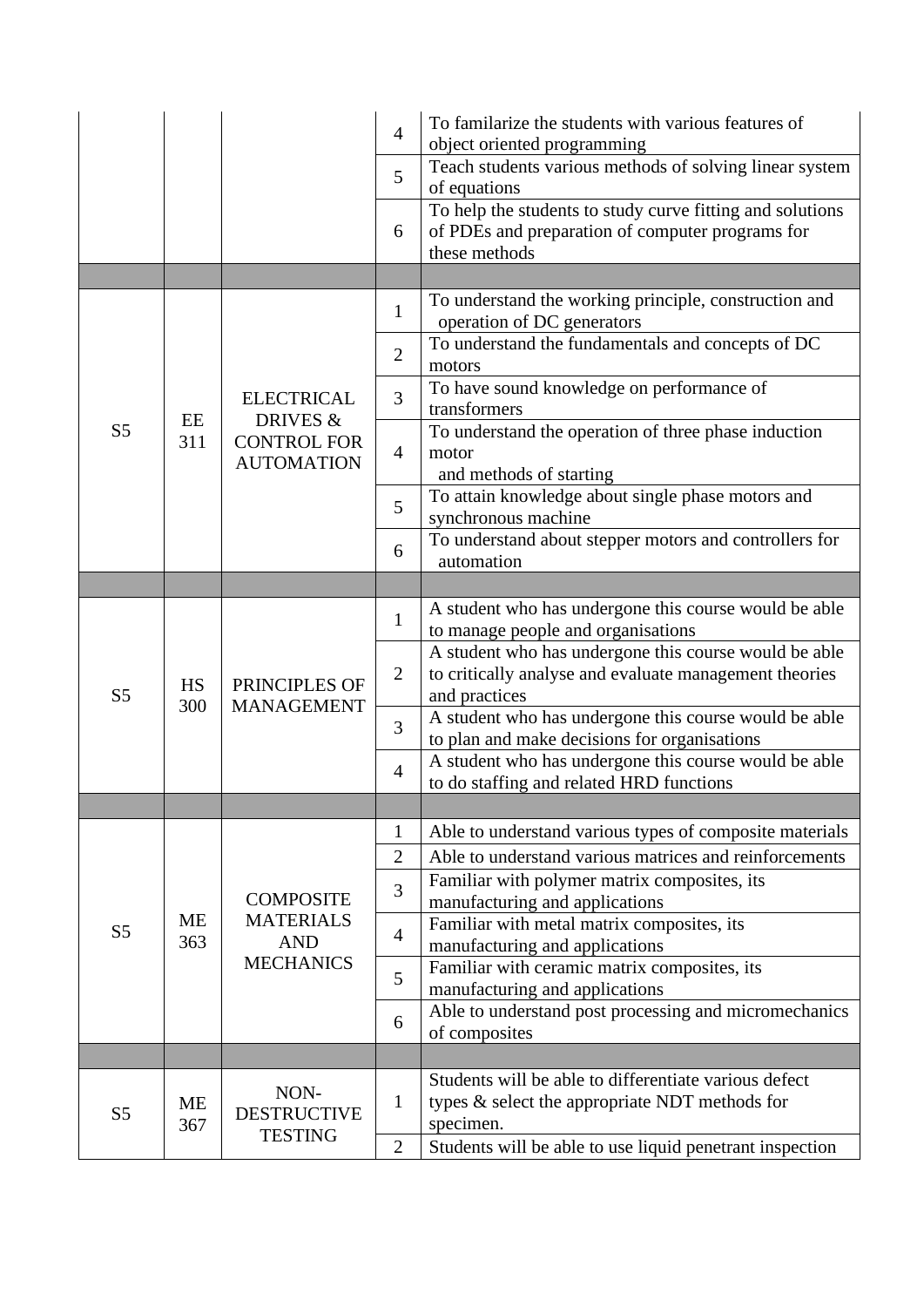|                |           |                                                              | 3              | Students will acquire adequate knowledge about<br>magnetic particle inspection                |
|----------------|-----------|--------------------------------------------------------------|----------------|-----------------------------------------------------------------------------------------------|
|                |           |                                                              | $\overline{4}$ | Students will be able to identify the need for ultra sonic<br>testing                         |
|                |           |                                                              | 5              | Students will be able to use radiography testing<br>effectively                               |
|                |           |                                                              | 6              | Students will get idea about advantages and<br>disadvantages of visual inspection             |
|                |           |                                                              |                |                                                                                               |
|                |           |                                                              | $\mathbf{1}$   | Understand basics of human behaviour                                                          |
|                |           |                                                              | $\overline{2}$ | Analyse group behaviour and building teams                                                    |
|                |           | <b>HUMAN</b>                                                 | 3              | Manage ethics and discipline in human relations                                               |
| S <sub>5</sub> | ME<br>373 | <b>RELATIONS</b><br><b>MANAGEMENT</b>                        | $\overline{4}$ | Understand employment laws and collective bargaining<br>in organisations                      |
|                |           |                                                              | 5              | Manage employer-employee relations                                                            |
|                |           |                                                              | 6              | Manage conflicts in organisations and build human<br>relations                                |
|                |           |                                                              |                |                                                                                               |
|                |           |                                                              | $\mathbf{1}$   | To understand the engineering aspects of design with                                          |
|                |           |                                                              |                | reference to simple products                                                                  |
|                |           |                                                              | $\overline{2}$ | To design products, processes or systems innovatively                                         |
| S <sub>5</sub> | ME<br>341 | <b>DESIGN</b><br><b>PROJECT</b>                              | 3              | Think innovatively on the development of components,<br>products, processes or                |
|                |           |                                                              |                | technologies in the engineering field                                                         |
|                |           |                                                              |                | Analyse the problem requirements and arrive workable                                          |
|                |           |                                                              | $\overline{4}$ | design solutions                                                                              |
|                |           |                                                              |                |                                                                                               |
|                |           |                                                              | $\mathbf{1}$   | Ability to determine the various characteristics of DC                                        |
|                |           |                                                              |                | machines like OCC, efficiency, armature reaction and                                          |
|                |           |                                                              |                | load test and interpret the results.<br>Capability to predetermine the regulation of          |
|                |           | <b>ELECTRICAL</b><br><b>AND</b><br><b>ELECTRONICS</b><br>LAB | $\overline{2}$ | synchronous generators by emf and mmf methods.                                                |
|                | EE3       |                                                              |                | Predetermination of efficiency, regulation and losses in                                      |
| S <sub>5</sub> |           |                                                              | $\overline{3}$ | single phase transformers.                                                                    |
|                | 35        |                                                              |                | Knowledge on types of starting methods for induction                                          |
|                |           |                                                              | $\overline{4}$ | machines and conducting load tests to comment on                                              |
|                |           |                                                              |                | efficiency.<br>Capability to Generate various waveshapes using wave                           |
|                |           |                                                              | 5              | shaping circuits                                                                              |
|                |           |                                                              |                | Ability to analyze and design electronic circuits such as                                     |
|                |           |                                                              | 6              | amplifiers, oscillators and voltage regulators.                                               |
|                |           |                                                              |                |                                                                                               |
|                |           |                                                              | $\mathbf{1}$   | Identify various process parameters and their influence                                       |
|                |           | <b>MANUFACTURI</b>                                           |                | on surface properties of various metals.                                                      |
| S <sub>5</sub> | ME<br>331 | NG<br><b>TECHNOLOGY</b><br>LAB I                             | $\mathbf{2}$   | Recommend appropriate speed, feed and depth of cut<br>for various processes on lathe machine. |
|                |           |                                                              |                | Position, hold and locate work material and cutting tools                                     |
|                |           |                                                              | 3              | in various basic machine tools.                                                               |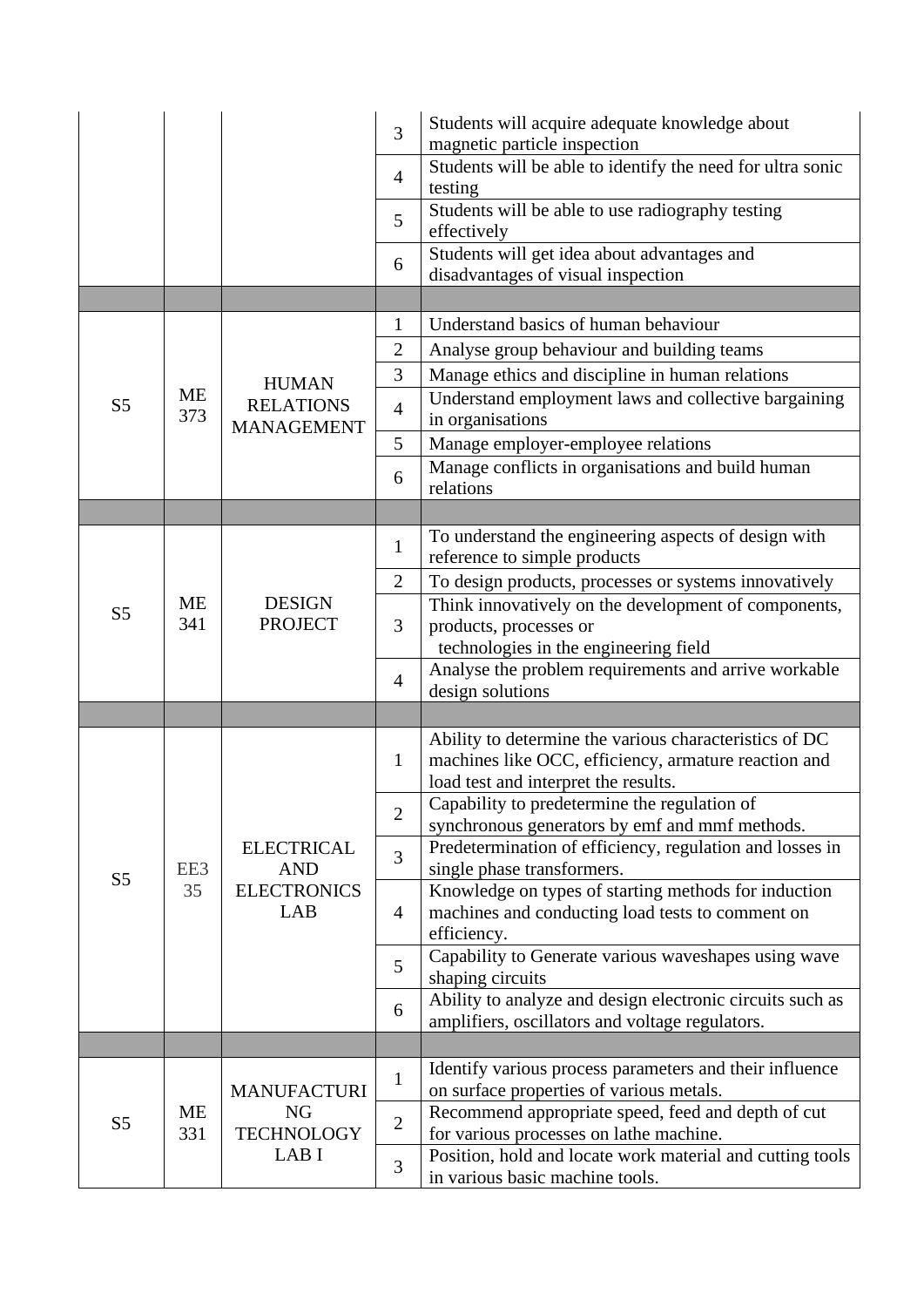|                |           |                                                 | $\overline{4}$ | Choose suitable welding process for different metals.                                                                                                                   |
|----------------|-----------|-------------------------------------------------|----------------|-------------------------------------------------------------------------------------------------------------------------------------------------------------------------|
|                |           |                                                 | 5              | Choose appropriate heat treatment process for different                                                                                                                 |
|                |           |                                                 |                | metals                                                                                                                                                                  |
|                |           |                                                 | 6              |                                                                                                                                                                         |
|                |           |                                                 |                |                                                                                                                                                                         |
|                |           | <b>Heat And Mass</b>                            | 1              | A good understanding about various modes of heat<br>transfer along with detailed concept in conduction heat<br>transfer                                                 |
|                | ME        |                                                 | $\overline{2}$ | Capability to solve convection Heat Transfer Problems<br>with help of various non-dimensional numbers and their<br>emperical relations                                  |
| S <sub>6</sub> | 302       | Transfer                                        | 3              | Ability to design and analyse various types of fins                                                                                                                     |
|                |           |                                                 | $\overline{4}$ | Ability to design and analyse various Heat Exchangers                                                                                                                   |
|                |           |                                                 | 5              | Detailed concept in Radiation Heat Transfer and<br>radiation shields                                                                                                    |
|                |           |                                                 | 6              | Ability to solve mass transfer problems both convective<br>and diffussive                                                                                               |
|                |           |                                                 |                |                                                                                                                                                                         |
|                |           | Dynamics Of<br>Machinery                        | $\mathbf{1}$   | Understand the basics of force analysis of machinery                                                                                                                    |
|                |           |                                                 | $\overline{2}$ | Understand the basics of force analysis of balancing of<br>rotating and reciprocating masses                                                                            |
|                | ME<br>304 |                                                 | 3              | Understand the basics of Gyroscope                                                                                                                                      |
| S <sub>6</sub> |           |                                                 | $\overline{4}$ | Understand the basics of energy fluctuation in machines                                                                                                                 |
|                |           |                                                 | 5              | Understand the basics of vibration and its physical<br>significance                                                                                                     |
|                |           |                                                 | 6              | Develop and design practical problem solving skills in<br>design problems of mechanism                                                                                  |
|                |           |                                                 |                |                                                                                                                                                                         |
|                |           | Advanced<br>Manufacturing<br>Technology         | $\mathbf{1}$   | To introduce machining principles and processes in the<br>manufacturing of precision components and products<br>that use conventional and nonconventional technologies. |
|                |           |                                                 | $\overline{2}$ | To give basic understanding of the machining<br>capabilities, limitations, and productivity of advanced<br>manufacturing processes.                                     |
| S <sub>6</sub> | ME<br>306 |                                                 | 3              | To describe how PLC's operate and how they control<br>automated equipment and systems                                                                                   |
|                |           |                                                 | $\overline{4}$ | To demonstrate tool path simulations with CNC<br>powered equipment                                                                                                      |
|                |           |                                                 | 5              | To introduce CNC programming                                                                                                                                            |
|                |           |                                                 | 6              |                                                                                                                                                                         |
|                |           |                                                 |                |                                                                                                                                                                         |
|                |           |                                                 | $\mathbf{1}$   | The students will understand how CAD technology can<br>leverage the design process                                                                                      |
| S <sub>6</sub> | ME<br>308 | <b>Computer Aided</b><br>Design And<br>Analysis | $\overline{2}$ | The students will understand the basic mathematical<br>fundamentals of CAD geometric transformation                                                                     |
|                |           |                                                 | 3              | Knowledgeable about representation of geometric<br>entities in surface modelling                                                                                        |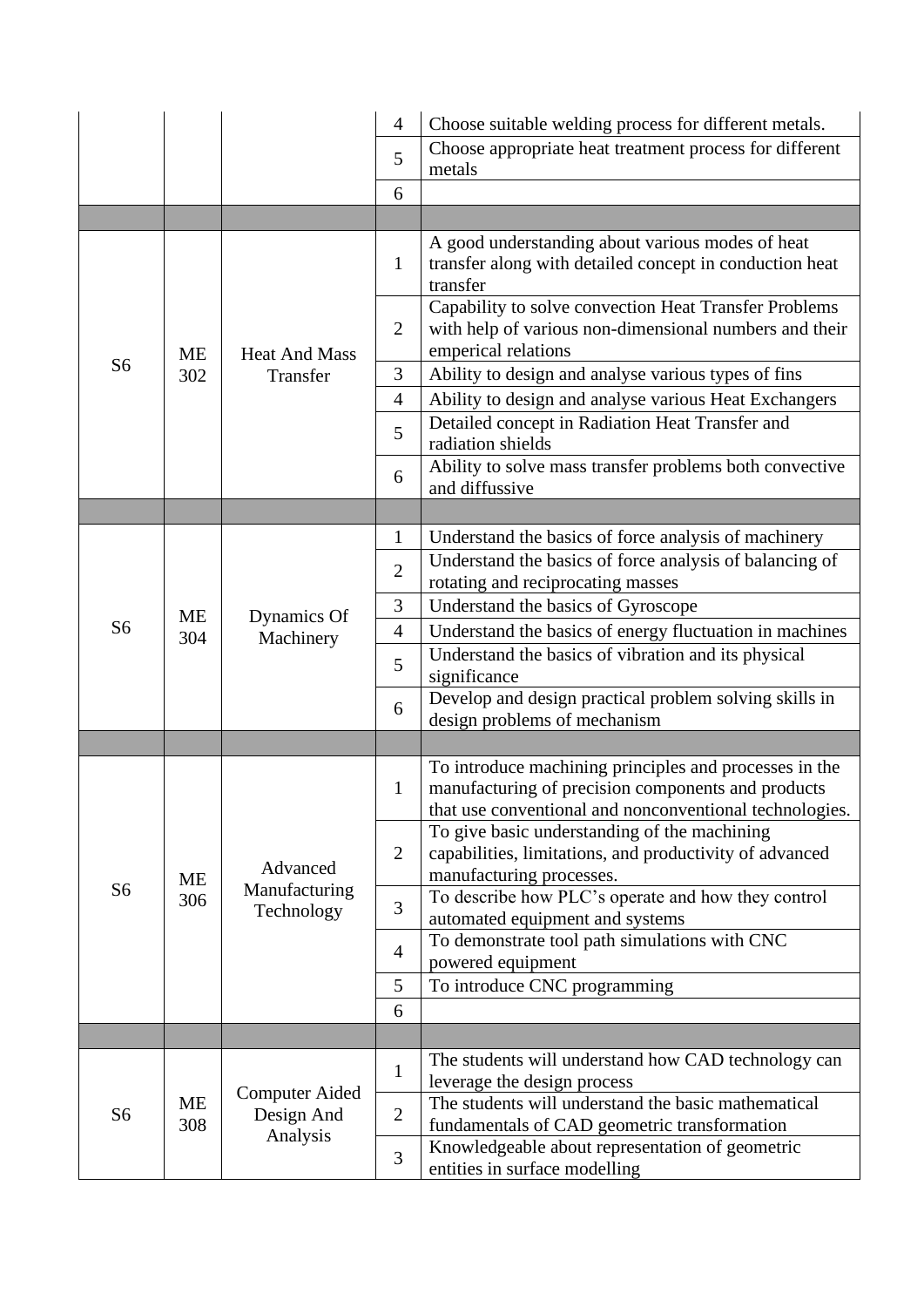|                |                       |                                                                                | $\overline{4}$ | Knowledgeable about various modelling techniques<br>enabling prediction of product quality prior to<br>fabrication                                                        |
|----------------|-----------------------|--------------------------------------------------------------------------------|----------------|---------------------------------------------------------------------------------------------------------------------------------------------------------------------------|
|                |                       |                                                                                | 5              | The students will have knowledge about mathematical<br>background of finite element analysis                                                                              |
|                |                       |                                                                                | 6              | Ability to solve structural mechanics problems using<br><b>FEM</b>                                                                                                        |
|                |                       |                                                                                |                |                                                                                                                                                                           |
|                |                       |                                                                                | $\mathbf{1}$   | To understand the working of linear and angular<br>measuring instrument                                                                                                   |
|                |                       |                                                                                | $\overline{c}$ | To the fundamentals of limits and limits gauges                                                                                                                           |
|                |                       |                                                                                | 3              | To get and exposure to advance measuring instruments                                                                                                                      |
| S <sub>6</sub> | ME<br>312             | Metrology And<br>Instrumentation                                               | $\overline{4}$ | To acquire an overview of mechanical measuring<br>instruments                                                                                                             |
|                |                       |                                                                                | 5              | To get basic idea about the working principle and<br>application of torque, stress and strain                                                                             |
|                |                       |                                                                                | 6              | To provide the basic idea about temperature measuring<br>instruments                                                                                                      |
|                |                       |                                                                                |                |                                                                                                                                                                           |
|                |                       | <b>ADVANCED</b><br><b>METAL</b><br><b>JOINING</b><br><b>TECHNOLOGY</b><br>(E2) | $\mathbf{1}$   | To expose the students to the fundamental concepts of<br>advanced welding technologies and their relevance                                                                |
|                | ME <sub>3</sub><br>66 |                                                                                | $\overline{2}$ | Apply the knowledge of solid state welding process for<br>engineering applications                                                                                        |
|                |                       |                                                                                | 3              | Understand the principles of radiant energy metal<br>joining process                                                                                                      |
| S <sub>6</sub> |                       |                                                                                | $\overline{4}$ | Understand the fundamental principles of special arc<br>welding process                                                                                                   |
|                |                       |                                                                                | 5              | Understand the knowledge of plasma arc in metal<br>joining and cutting process                                                                                            |
|                |                       |                                                                                | 6              | Understand the knowledge of design principles in weld<br>joints. Apply the concept of quality control and testing<br>of weldments in industrial environment               |
|                |                       |                                                                                |                |                                                                                                                                                                           |
|                | <b>ME</b><br>374      | <b>THEORY OF</b><br><b>VIBRATION</b>                                           | $\mathbf{1}$   | Knowing and understanding vibration fundamentals,<br>harmonic motions and damped free vibration of single<br>degree of freedom systems                                    |
|                |                       |                                                                                | $\overline{2}$ | Understand the forced vibration of single degree of<br>freedom systems and application of vibration isolation,<br>transmissibility and solve real life vibration problems |
| S <sub>6</sub> |                       |                                                                                | 3              | Evaluation of the natural frequency, mode shape and<br>coordinate coupling in two degree of freedom systems                                                               |
|                |                       |                                                                                | $\overline{4}$ | Understand multi degree freedom systems, influence<br>coefficients and modal analysis                                                                                     |
|                |                       |                                                                                | 5              | Deriving the governing equations of continuous systems<br>and their solution for different boundary conditions                                                            |
|                |                       |                                                                                | 6              | Solving transient vibration problems and concepts in<br>random and non liner vibrations                                                                                   |
|                |                       |                                                                                |                |                                                                                                                                                                           |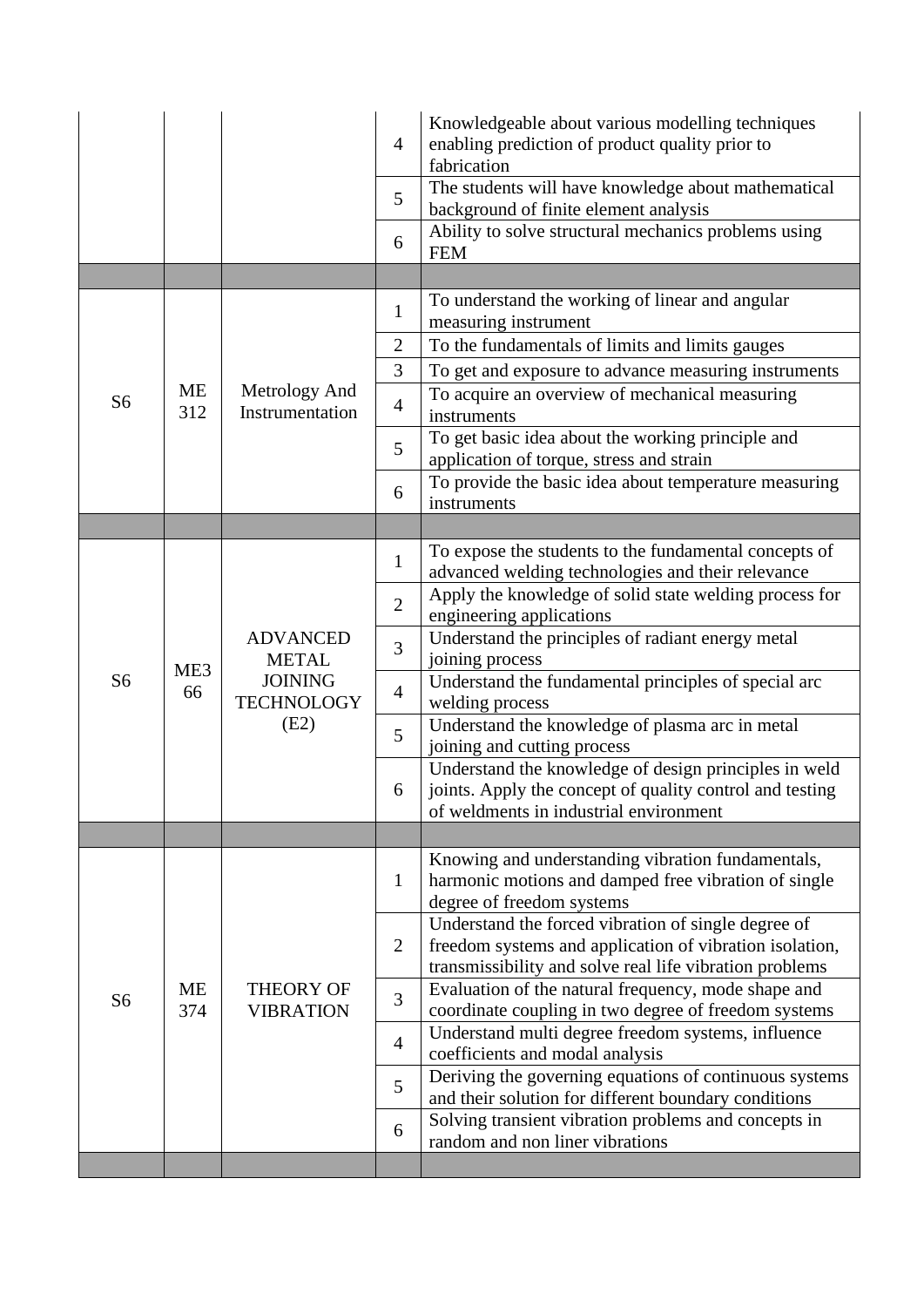| S <sub>6</sub> |           | <b>MAINTENANCE</b>                              | $\mathbf{1}$   | Extend knowledge in maintenance, relaibility,<br>maintainability and availability of system.       |
|----------------|-----------|-------------------------------------------------|----------------|----------------------------------------------------------------------------------------------------|
|                |           |                                                 | $\overline{2}$ | Explain the various maintenance strategies and how it is<br>chosen in a given condition            |
|                | <b>ME</b> |                                                 | 3              | Explain the various monitoring system used to identify<br>faults.                                  |
|                | 376       | <b>ENGINEERING</b>                              | $\overline{4}$ | define the various failure modesand analysis of failures.                                          |
|                |           |                                                 | 5              | extend the knowledge in maintenance by studying<br>modern maintenace tools and strategies.         |
|                |           |                                                 | 6              | Explain planning, schedulingand cost associated with<br>maintenance.                               |
|                |           |                                                 |                |                                                                                                    |
|                |           |                                                 | $\mathbf{1}$   | Gain working knowledge in computer aided design<br>methods & procedure                             |
|                | ME        | <b>Computer Aided</b>                           | $\overline{2}$ | Able to procedure CAD drawing & understand<br>manufacturing details, standards & specifications.   |
| S <sub>6</sub> | 332       | Design And<br>Analysis Lab                      | 3              | Able to solve design & manufacturing problems using<br>sound engineering principles and practices. |
|                |           |                                                 | $\overline{4}$ | Able to solve simple structural, heat and fluid flow<br>problems using standard software.          |
|                |           |                                                 |                |                                                                                                    |
|                | ME        | Comprehensive<br>Exam                           | $\mathbf{1}$   | To assess the comprehensive knowledge gained in basic<br>courses relevant to the branch of study.  |
| S <sub>6</sub> | 352       |                                                 | $\overline{2}$ | To comprehend the questions asked and answer them<br>with confidence.                              |
|                |           |                                                 |                |                                                                                                    |
|                |           | Manufacturing<br>Technology Lab<br>$\mathbf{I}$ | $\mathbf{1}$   | To provide programming practice on CNC machine<br>tools                                            |
| S <sub>6</sub> | ME<br>334 |                                                 | $\overline{2}$ | To impart knowledge on the fundamental concepts and<br>principles of metrology                     |
|                |           |                                                 | 3              | To explain the need of various modern measuring<br>instruments and precision measurements          |
|                |           |                                                 |                |                                                                                                    |
|                |           |                                                 | 1              | To review the concepts of statics $\&$ strength of materials                                       |
|                |           |                                                 | $\overline{2}$ | To introduce fundamental approaches to failure<br>prevention of components                         |
| S7             | ME        | <b>DESIGN OF</b><br><b>MACHINE</b>              | 3              | To provide knowledge in the design of shafts                                                       |
|                | 401       | <b>ELEMENTS I</b>                               | $\overline{4}$ | To provide knowledge in the design of springs                                                      |
|                |           |                                                 | 5              | To provide knowledge in the design of cotter joints and<br>couplings                               |
|                |           |                                                 | 6              |                                                                                                    |
|                |           |                                                 |                |                                                                                                    |
|                | ME        | <b>ADVANCED</b>                                 | $\mathbf{1}$   | The students will be able to Understand energy scenario                                            |
| S7             |           | <b>ENERGY</b>                                   |                | and the environmental effects of energy conversion.                                                |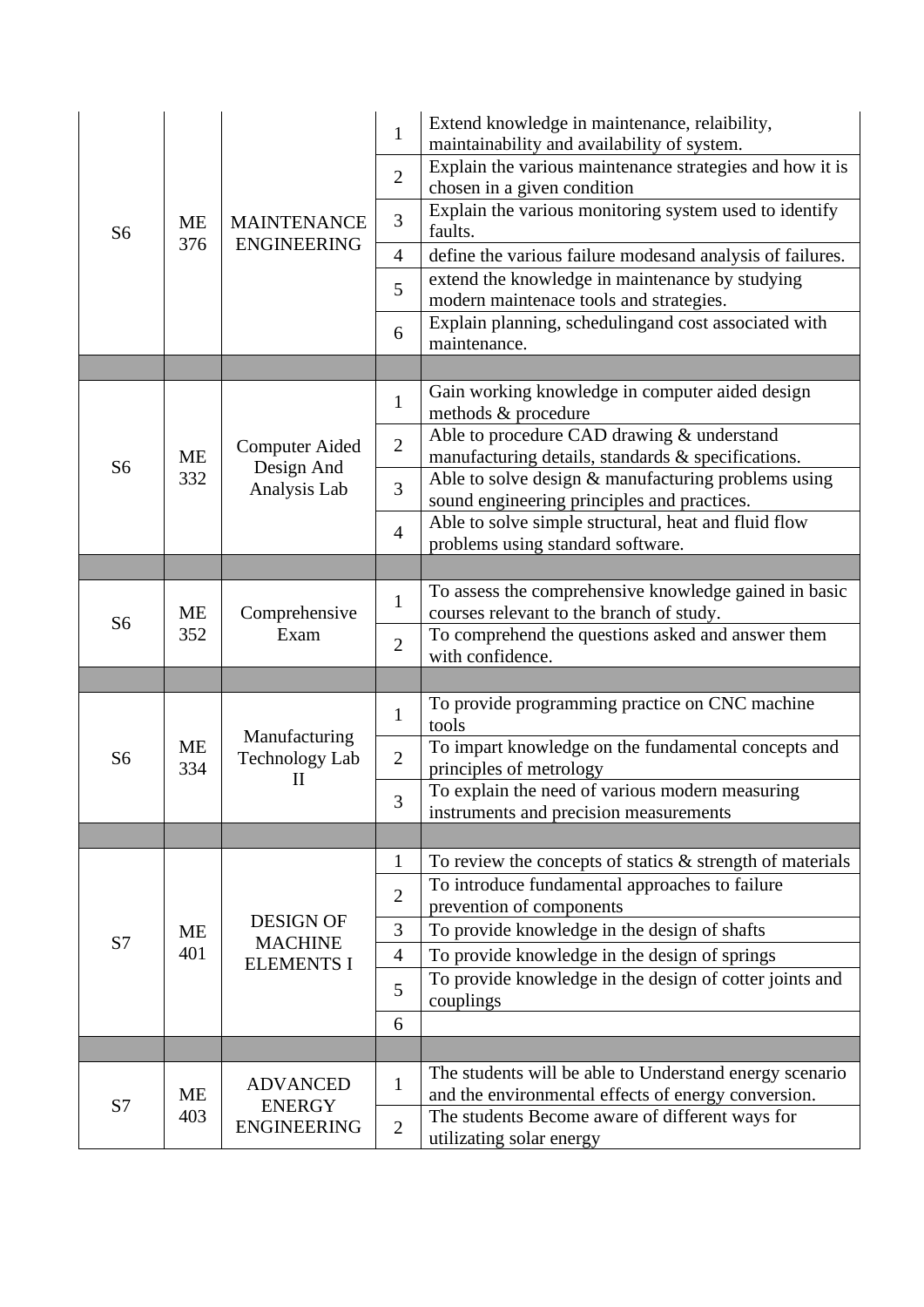|    |                  |                                                         | 3              | Students will acquire knowledge about different ways to<br>harness wind energy & utilize it for various human<br>needs                                                       |
|----|------------------|---------------------------------------------------------|----------------|------------------------------------------------------------------------------------------------------------------------------------------------------------------------------|
|    |                  |                                                         | $\overline{4}$ | The students Become aware of different ways for<br>utilizating biomass energy                                                                                                |
|    |                  |                                                         | 5              | The students Become aware of different renewable<br>energy sources and choose sustainable energy for future                                                                  |
|    |                  |                                                         | 6              | The students Become aware of Environmental impact<br>on usage of renewable energy sources                                                                                    |
|    |                  |                                                         |                |                                                                                                                                                                              |
|    |                  |                                                         | 1              | The students will be able to understand the principles<br>refrigeration, air-conditioning and basic design<br>considerations of air refrigeration system.                    |
|    |                  | <b>REFRIGERATIO</b><br>N AND AIR<br><b>CONDITIONING</b> | $\overline{2}$ | The students will be able to carry out preliminary<br>analysis of real Vapour Compression refrigeration<br>cycles                                                            |
| S7 | ME<br>405        |                                                         | 3              | The students will be able to distinguish types of<br>rfrigerants and non conventional refrigeration systems<br>adaptable to market demands and environmental<br>requirements |
|    |                  |                                                         | $\overline{4}$ | The students will be acquire knowledge to select<br>suitable components and instrumentation for a given<br>refrigeration system                                              |
|    |                  |                                                         | 5              | Ability to perform psychrometric calculation,<br>heating/cooling load calculations, humidity control and<br>analysis for air-conditioning processes                          |
|    |                  |                                                         | 6              | Capability to distinguish various A/C systems and<br>Ability to layout basic design of air distribution for<br>different applications.                                       |
|    |                  |                                                         |                |                                                                                                                                                                              |
|    |                  | <b>MECHATRONIC</b>                                      | $\mathbf{1}$   | Student has knowledge about various types of sensors<br>used in Mechatronics                                                                                                 |
|    |                  |                                                         | $\overline{c}$ | Student has knowledge in actuators used I Mechatronics                                                                                                                       |
|    | <b>ME</b>        |                                                         | 3              | Knowledge in fabrication and functioning of MEMS<br>pressure and inertial sensors                                                                                            |
| S7 | 407              | S                                                       | $\overline{4}$ | Knowledge in Mechatronic components of a CNC<br>Machine                                                                                                                      |
|    |                  |                                                         | 5              | Concept of mathematical modelling of systems, drives<br>and sensors in Robotics                                                                                              |
|    |                  |                                                         | 6              | Idea of various image acquisition and image processing<br>techniques                                                                                                         |
|    |                  |                                                         |                |                                                                                                                                                                              |
| S7 | <b>ME</b><br>409 | <b>COMPRESSIBL</b><br><b>E FLUID FLOW</b>               | $\mathbf{1}$   | Students will be able to understand the physical<br>difference between incompressible, subsonic and<br>supersonic flow and derive the reference velocities                   |
|    |                  |                                                         | $\mathbf{2}$   | Formulate and solve problems in the one dimensional<br>steady isentropic nozzle flow                                                                                         |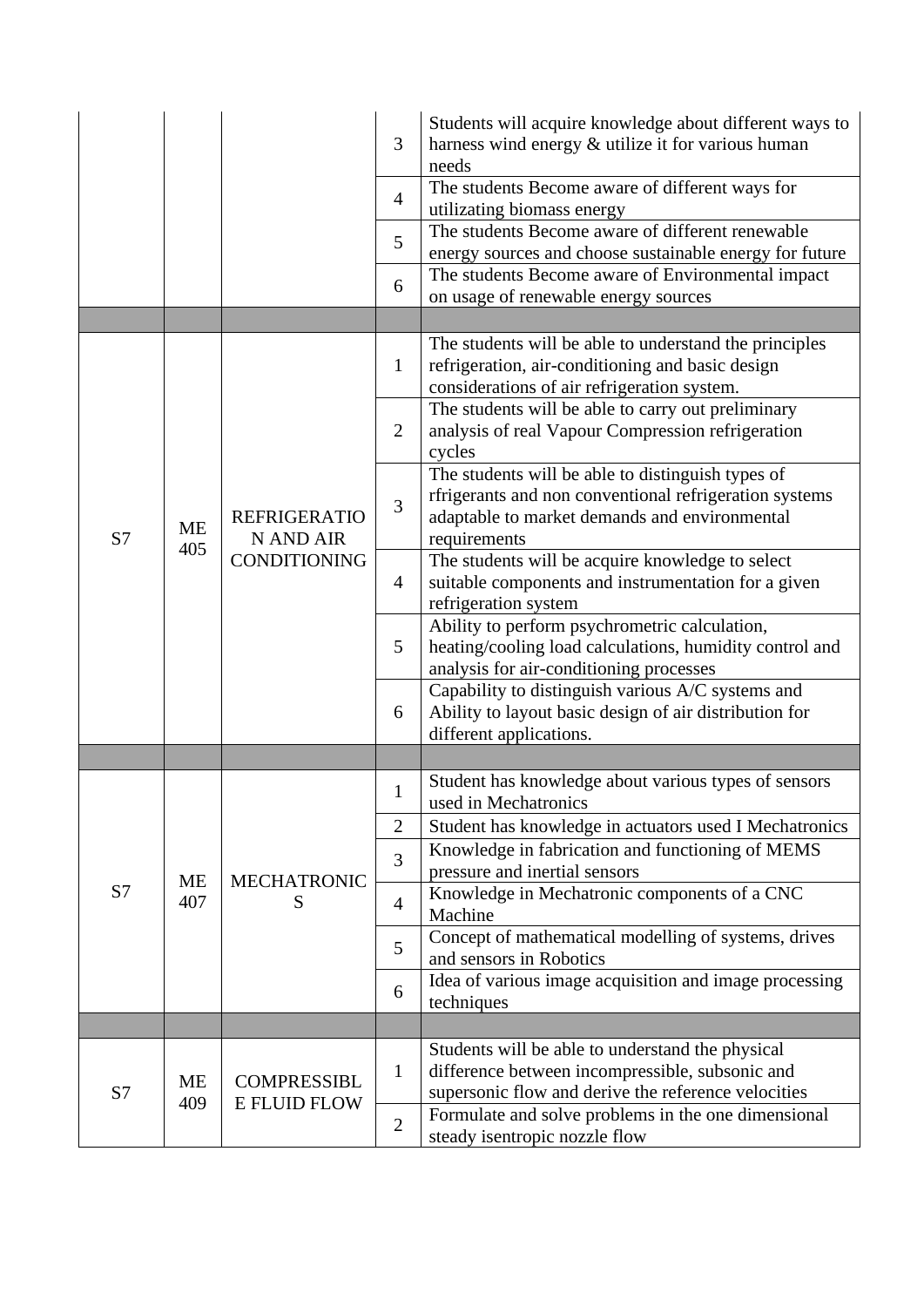|    |           |                                                    | 3<br>$\overline{4}$<br>5<br>6 | Students will be able to derive the normal shock<br>equations and find the wave shock shock strength for<br>wedge shaped and concave corners<br>Students will be able to formulate and solve problems of<br>one dimensional steady Fanno flow<br>Students will be able to formulate and solve problems of<br>one dimensional steady Rayleigh flow<br>Students will be able to know the various measuring<br>instruments used in compressible flow |
|----|-----------|----------------------------------------------------|-------------------------------|---------------------------------------------------------------------------------------------------------------------------------------------------------------------------------------------------------------------------------------------------------------------------------------------------------------------------------------------------------------------------------------------------------------------------------------------------|
|    |           |                                                    |                               | To understand the structures and decision phase of                                                                                                                                                                                                                                                                                                                                                                                                |
|    |           |                                                    | $\mathbf{1}$                  | supply chain                                                                                                                                                                                                                                                                                                                                                                                                                                      |
|    |           | <b>SUPPLY CHAIN</b>                                | $\mathbf{2}$                  | To explore the tools os supply chain                                                                                                                                                                                                                                                                                                                                                                                                              |
| S7 | IE30<br>6 | <b>AND</b><br><b>LOGISTICS</b>                     | 3                             | To understand the strategic decision tools of sc                                                                                                                                                                                                                                                                                                                                                                                                  |
|    |           | <b>MANAGEMENT</b>                                  | $\overline{4}$                | To develop an idea about inventory models                                                                                                                                                                                                                                                                                                                                                                                                         |
|    |           |                                                    | 5                             | To understand the concept of logistics management                                                                                                                                                                                                                                                                                                                                                                                                 |
|    |           |                                                    | 6                             | To explore the tools used in logistics management                                                                                                                                                                                                                                                                                                                                                                                                 |
|    |           |                                                    |                               |                                                                                                                                                                                                                                                                                                                                                                                                                                                   |
|    |           |                                                    | $\mathbf{1}$                  | The students gain knowledge about the historical<br>background, present areas involving cryogenic<br>engineering and properties of engineering materials at<br>cryogenic temperatures.                                                                                                                                                                                                                                                            |
|    |           |                                                    | $\overline{2}$                | The students gain knowledge about the methods of<br>production of low temperature, pay off functions to<br>indcate the performance of liquefaction systems and<br>ideal liquefaction systems                                                                                                                                                                                                                                                      |
| S7 | ME<br>467 | <b>CRYOGENIC</b>                                   | 3                             | The students will be able to know about various<br>liquefaction systems and their critical components                                                                                                                                                                                                                                                                                                                                             |
|    |           | <b>ENGINEERING</b>                                 | $\overline{4}$                | The students gain nknowledge about various cryogenic<br>refrigeration systems.                                                                                                                                                                                                                                                                                                                                                                    |
|    |           |                                                    | 5                             | The students gain knowledge about cryogenic fluid<br>storage and transfer systems, their design aspects and<br>types of insulations used in cryogenic equipments                                                                                                                                                                                                                                                                                  |
|    |           |                                                    | 6                             | The students will be able to gain knowledge about<br>cryogenic instrumentation and heat exchangers used in<br>cryogenic systems.                                                                                                                                                                                                                                                                                                                  |
|    |           |                                                    |                               |                                                                                                                                                                                                                                                                                                                                                                                                                                                   |
|    |           |                                                    | $\mathbf{1}$                  | CO 1: Derive finite element formulation for 1D element<br>using direct stiffness approach                                                                                                                                                                                                                                                                                                                                                         |
| S7 | ME<br>469 | <b>FINITE</b><br><b>ELEMENT</b><br><b>ANALYSIS</b> | $\overline{2}$                | CO 2: Derive finite element formulation for beam<br>element and understand local and global coordinate<br>transformation                                                                                                                                                                                                                                                                                                                          |
|    |           |                                                    | $\overline{3}$                | CO 3: Understand interpolation function and variational<br>principle                                                                                                                                                                                                                                                                                                                                                                              |
|    |           |                                                    | $\overline{4}$                | CO 4: Understand finite element formulation using<br>Rayleigh-Ritz method                                                                                                                                                                                                                                                                                                                                                                         |
|    |           |                                                    | 5                             | CO 5: Study the concepts of higher order and<br>isoparametric elements                                                                                                                                                                                                                                                                                                                                                                            |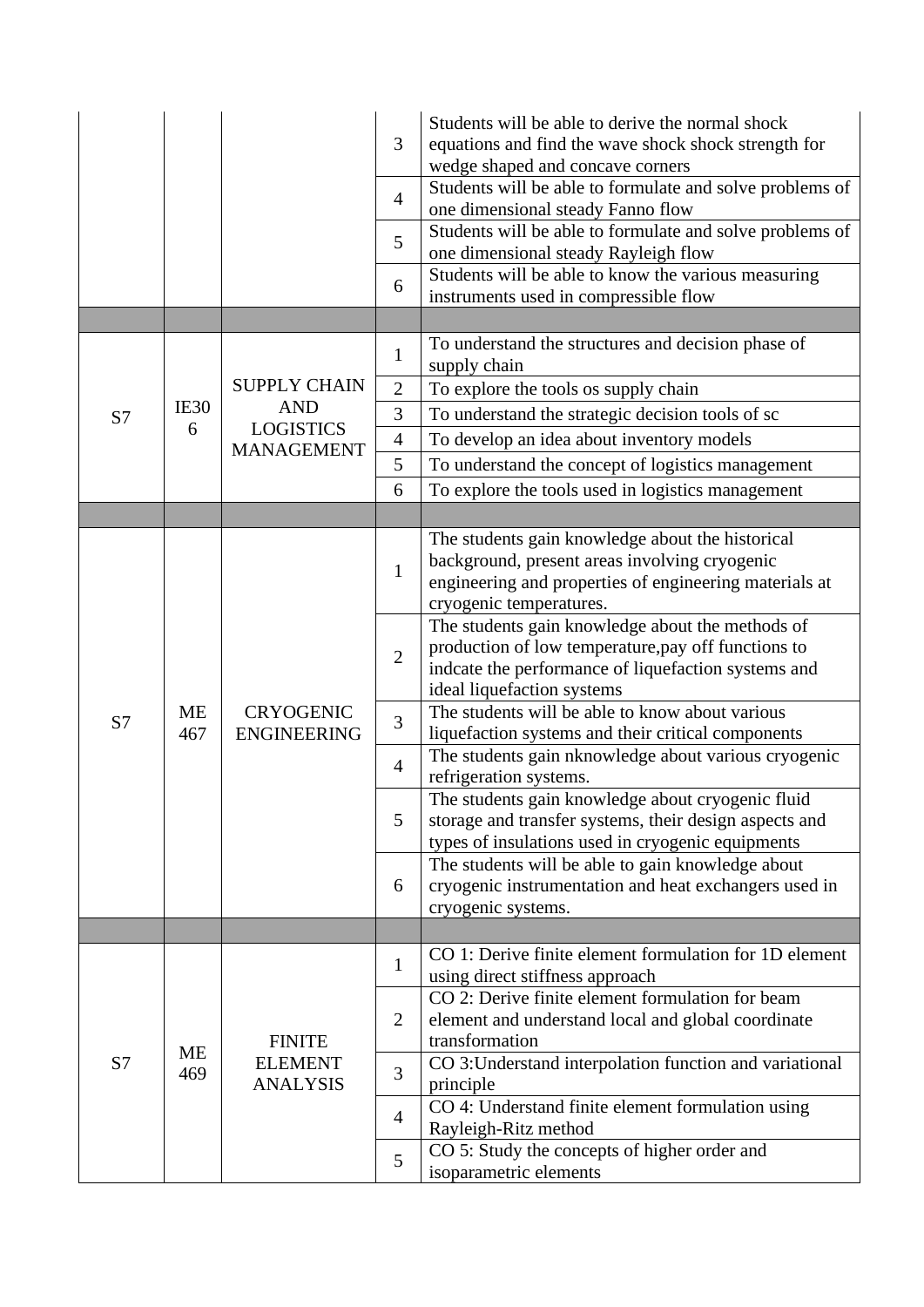|                |           |                                                                                          | 6              | CO 6: Understand finite element formulation using<br>weighted residual method                                          |
|----------------|-----------|------------------------------------------------------------------------------------------|----------------|------------------------------------------------------------------------------------------------------------------------|
|                |           |                                                                                          |                |                                                                                                                        |
|                |           | <b>SEMINAR &amp;</b><br><b>PROJECT</b><br><b>PRELIMINARY</b>                             | $\mathbf{1}$   | To develop skills in doing literature survey, technical<br>presentation and report preparation.                        |
| S7             | ME<br>451 |                                                                                          | $\overline{2}$ | To enable project identification and execution of<br>preliminary works on final semester<br>project                    |
|                |           |                                                                                          |                |                                                                                                                        |
|                |           |                                                                                          | $\mathbf{1}$   | To develop engineering related skills of fluid mechanics<br>and prime movers                                           |
| S7             | ME<br>431 | <b>MECHANICAL</b><br><b>ENGINEERING</b><br>LAB                                           | $\overline{2}$ | To provide necessary practical knowledge related to the<br>theory of fluid mechanics and energy conversion<br>systems. |
|                |           |                                                                                          | 3              | To familiarize with various apparatus and machines in<br>fluid mechanics and IC engines and conduct<br>experiments.    |
|                |           |                                                                                          |                |                                                                                                                        |
|                |           | Design Of<br>Machine<br>Elements II                                                      | $\mathbf{1}$   | To provide basic design methods for clutches, brakes,<br>belt drives, bearings, gears and connecting rod               |
| S <sub>8</sub> | ME        |                                                                                          | $\overline{2}$ | To introduce the design modifications to be considered<br>for ease of manufacturing.                                   |
|                | 402       |                                                                                          | 3              | Apply design procedures for industrial requirements.                                                                   |
|                |           |                                                                                          | $\overline{4}$ | Design machine components to ease the manufacturing<br>limitations.                                                    |
|                |           |                                                                                          |                |                                                                                                                        |
|                | ME4<br>04 |                                                                                          | $\mathbf{1}$   | To understand the relevence of IE and its economic<br>impacts                                                          |
|                |           |                                                                                          | $\mathbf{2}$   | To know about the types of layout and material<br>handling techniques                                                  |
| S8             |           | Industrial<br>Engineering                                                                | 3              | To understand motion study and job evaluation methods                                                                  |
|                |           |                                                                                          | $\overline{4}$ | To understand the psychological attitude towards work<br>and safety                                                    |
|                |           |                                                                                          | 5              | To know about production planning and control and<br>inventory control                                                 |
|                |           |                                                                                          | 6              | To understand quality control and inspection techniques                                                                |
|                |           |                                                                                          |                |                                                                                                                        |
|                |           | <b>MATERIAL</b><br><b>HANDLING</b><br><b>AND</b><br><b>FACILITIES</b><br><b>PLANNING</b> | $\mathbf{1}$   | Assess the value of facility planning on the strategy of a<br>firm                                                     |
| S <sub>8</sub> | ME        |                                                                                          | $\overline{2}$ | Develop a systematic plant layout                                                                                      |
|                | 476       |                                                                                          | 3              | Know the environmental and economic aspects in<br>facilities planning                                                  |
|                |           |                                                                                          | $\overline{4}$ | Understand various material handling system                                                                            |
|                |           |                                                                                          |                |                                                                                                                        |
| S8             | ME        | Propulsion<br>Engineering                                                                | $\mathbf{1}$   | To impart knowledge on fundamentals of propulsion<br>and types of propulsive engines used                              |
|                | 462       |                                                                                          | $\mathbf{2}$   | Understand the thermodynamic analysis of a Turbojet<br>engine cycle                                                    |